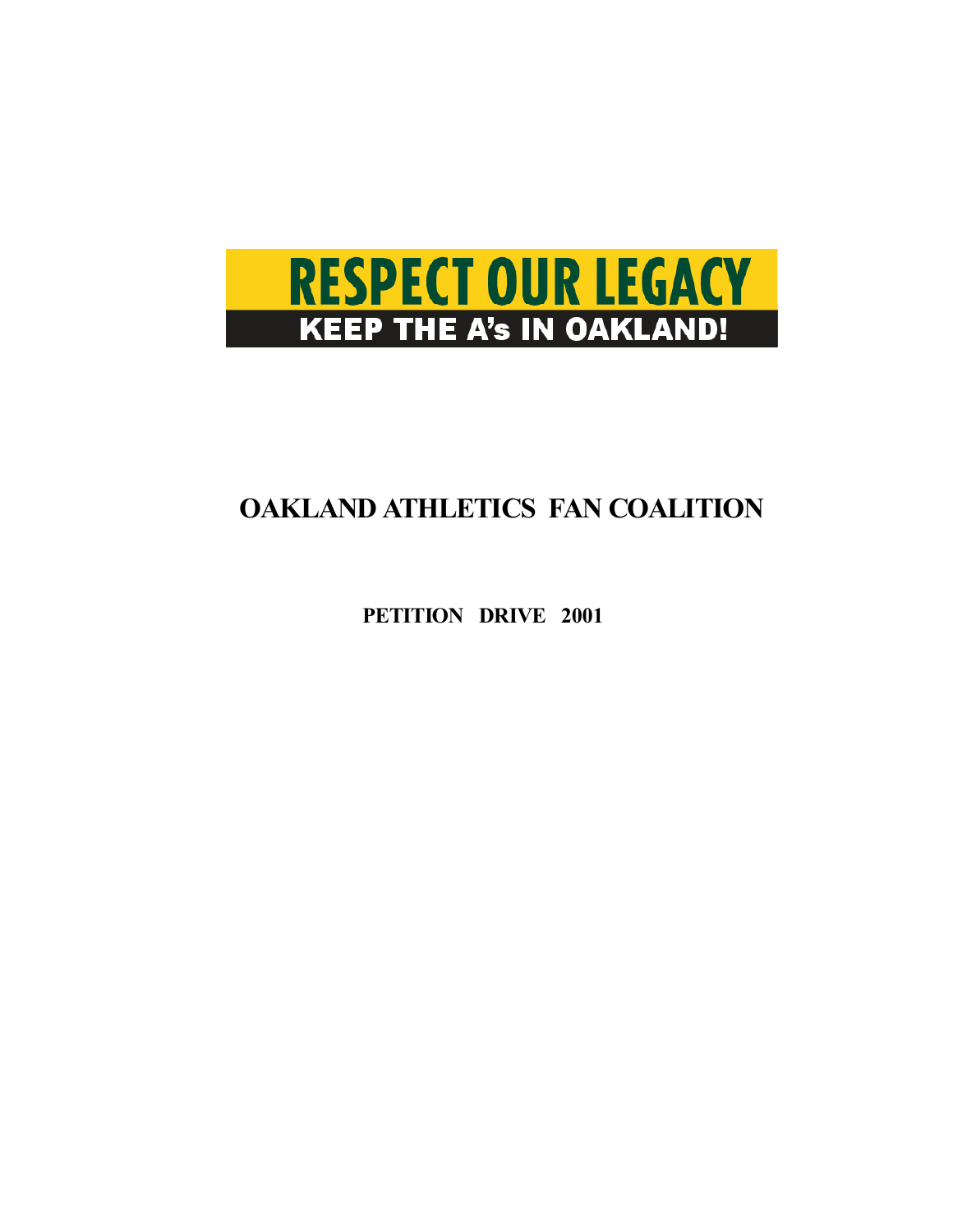#### **BACKGROUND**

The Oakland A's Fan Coalition (OAFC) was founded in 1998 as a response to persistent rumors that the team's owners, Steve Schott and Ken Hofmann, were moving the A's out of Oakland. Our concerns increased in 1999, when a local ownership led by Andy Dolich was poised to make a longterm commitment, only to have their bid tabled by Commissioner Bud Selig and Major League Baseball. Two years later, this grassroots group of fans remains committed to keeping the Athletics franchise in its current home city. The facts reflect that, contrary to popular opinion, the A's have been well supported at the attendance gate during their 34 years in Oakland. We believe it is an empirical fact that Oakland is an excellent sports city with a rich history in athletic excellence and ample fan support. Our dual missions to keep competitive A's baseball in Oakland and to help dispel the inaccurate myths about the city go hand-in-hand.

For these reasons we strongly disagree with the A's owners' past and present threats to move the team. We have NOT urged a boycott of games. In fact, we urge Oakland fans to attend A's games at the Network Associates Coliseum to demonstrate support for this exciting young team and to refute misperceptions that the East Bay is not a viable sports market. Also, we encourage A's owners Steve Schott and Ken Hofmann to work with the Oakland city government, the East Bay business community and A's fans to build a new ballpark in or near downtown Oakland. A new baseball-only ballpark in Oakland may be just what is needed to allow both parties to complete their resurgences TOGETHER.

A's fans from all over the Bay Area were startled this March to read owner Steve Schott state, "We have no future in Oakland." Fans were further dismayed this August when it was widely reported (and later denied by all parties) that the Athletics had been sold and were very possibly moving to Las Vegas. The OAFC decided then to start a petition drive as an organized fan response to these reports. With the petition, our fan group sought to test the veracity of the negative myths about the Oakland market: 1) That Oakland's citizens don't passionately support the A's enough, and 2) that A's fans, in general, are apathetic about which city their team calls home.

Please find enclosed an analysis of the petition's results, along with statistical comparisons of Bay Area regions represented by the signatures. Since its inception, the OAFC has believed the above negative perceptions of the East Bay sports market to be completely inaccurate. The resulting data from the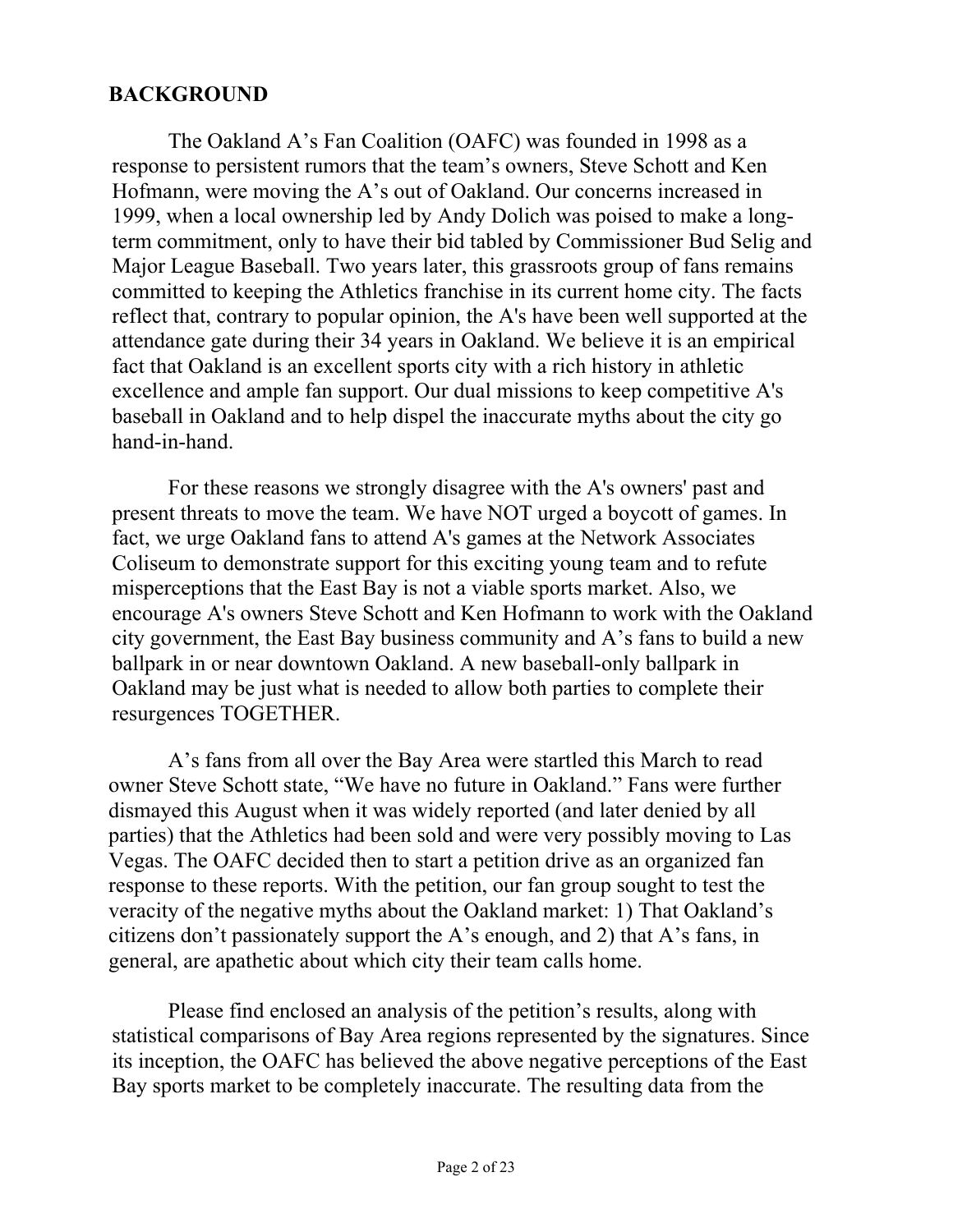petition drive, enclosed below, does much to help refute these oft-stated comments and provides a feel for the pulse of the Oakland Athletics' fan base.

### **TERMS OF THE PETITION**

The Oakland A's Fan Coalition's petition drive ran August 7-October 7, 2001, stopping for 11 days from September 11-21 in wake of the terrorist attacks in New York City and Washington D.C.

 The petition is directed toward the mayor of Oakland, Jerry Brown. It states: "Mayor Jerry Brown: Oakland A's fans from all Bay Area communities overwhelmingly support keeping the A's in Oakland. We respectfully urge you to work actively and swiftly to prevent the Oakland A's from relocating. We know and trust your commitment to the city of Oakland." Thus, anyone signing the petition is voicing approval for keeping the Athletics in Oakland.

 Please note, the petition was not limited to registered voters of any city, nor was it a scientific poll. Rather, this petition drive accepted signatures at  $A$ 's home games and other Bay Area locations from petitioners of all ages, from signers of baseball fans and non-fans alike.

 The majority of the signatures were gathered at the Network Associate Coliseum at A's home games between August 7-October 3. Some other venues where petitioners were solicited include: 1) Art & Soul Festival in downtown Oakland, 2) Farmer's Market at Jack London Square, 3) Raiders Rally for America at Jack London Square, and 4) various East Bay sports bars, namely, Ricky's Sports Lounge in San Leandro, the Oakland Airport Hilton Sports Edition Bar, and the Pacific Brewing Company in downtown Oakland.

## **RESULTS AND ANALYSIS**

 The final tally of signatures gathered is: 15,659. That total of petitioners came from citizens of 327 different California cities, 44 American states (including California) and 17 foreign countries. Petitioners from California cities ranged from Eureka to San Diego, and states as far away as Alaska, Maine, and Florida were represented with their citizens' signatures. Australia, Japan, Lithuania and the Dominican Republic were but a few of the foreign countries whose citizens were featured in the petition's results

 The region most represented by the number of petition signatures was, perhaps not surprisingly, the East Bay. Oakland was the city most represented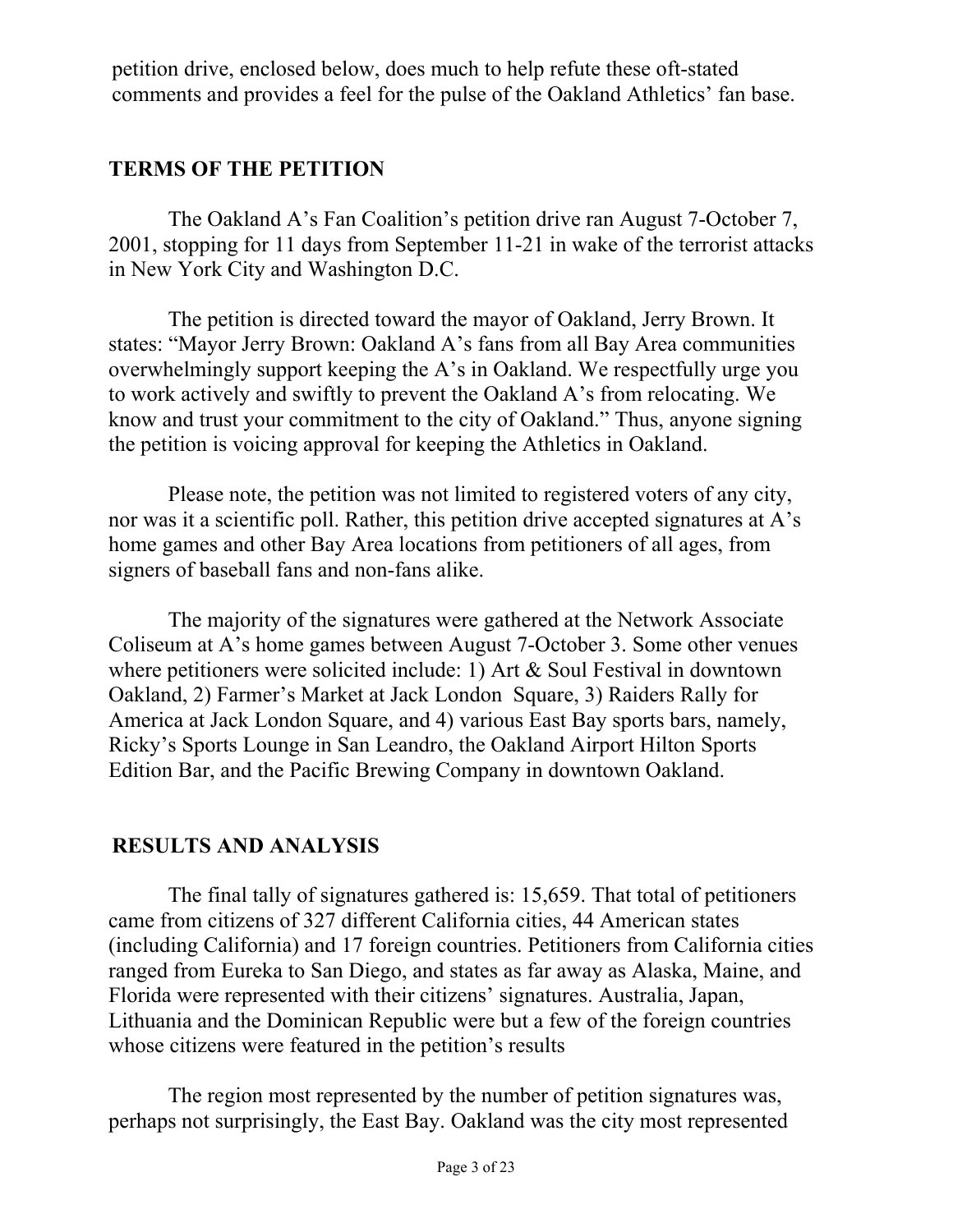city in the petition's results, garnering around 20 percent of the total signatures by itself. In addition, the next most represented communities were Oakland's neighboring cities: San Leandro, Hayward, San Francisco, Alameda, Berkeley,

and Castro Valley, in that order. Besides San Francisco, the most represented non-East Bay city was San Jose, which had the  $8<sup>th</sup>$  most signatures in support of the A's staying in Oakland.

 Furthermore, residents from other Northern California communities, including the North Bay (Marin, Sonoma, and Solano Counties), the South Bay (San Mateo and Santa Clara Counties) and the Central Valley (including Sacramento), provided a significant amount of support for keeping the A's in Oakland. All told, these particular regions composed around 20 percent of the signatures.

In total, East Bay residents composed just over 70 percent of the petition's signers. This result, coupled with the 2001 season attendance figure of 2.1 million fans in a year where the A's played poorly for the initial three months, speaks volumes about the kind of impressively passionate support that Oakland and the East Bay is currently providing to its professional baseball team. In years past, not many sports markets have responded favorably to the uncertainty stemming from persistent moving/relocation rumors. With the  $A$ 's, Oakland has. Their 2.1 million attendance figure for 2001 placed them  $7<sup>th</sup>$  in the American League out of 14 teams, despite having the second lowest payroll in all of baseball and despite playing in an overly-maligned facility at the Network Associates Coliseum.

There are further statistics that support Oakland's strong support of the A's. An article in *Street & Smith's Sports Business Journal* (Vol. 4, Issue 24, Oct. 1-7) showed the A's attendance in September to have increased by 95 percent from last year, the second best in baseball. The A's season attendance increased by over 400,000 fans this year alone, also MLB's second best statistic in that category. Furthermore, a poll result recently published in the East Bay edition of *The Times* (July 7, 2001) newspaper found that the most popular sporting event attended by East Bay residents was -- surprise -- an A's game, its attendance was well ahead of games featuring the Giants, college sports, Raiders, 49ers, Sharks and the Warriors. These facts make a strong case, in part, to refute the myth that Oakland and the East Bay "are not supporting the A's."

Another oft-repeated myth is that the Bay Area cannot support two teams and the A's are the less popular than the Giants. Again, the facts simply do not support this. Even with the Giants enjoying their second great year at Pacific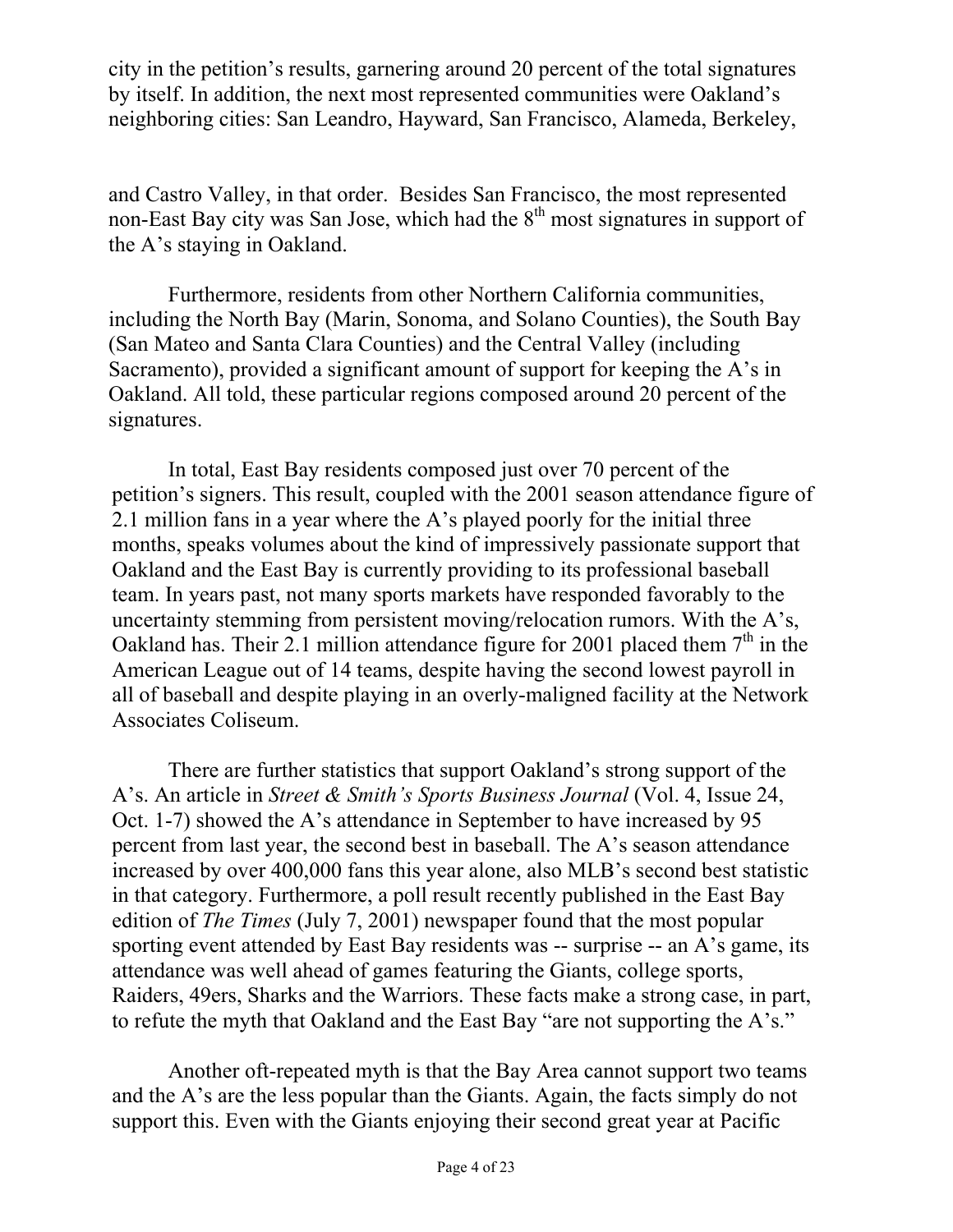Bell Park, the attendance score between Oakland and San Francisco for the 34 seasons they've shared this baseball market is now a dead heat, 17-17. That margin used to be 17-10, in favor of the Athletics. Hardly the Giants-led domination that some reports would have you believe.

#### **SUMMARY**

In the seven weeks the Oakland A's Fan Coalition spent on this petition drive, we not only garnered over 15,000 signatures, we also got a brief but significant pulse of the team's fan base. We found a passionate base of fans that holds overwhelming support for keeping the A's in Oakland. And though the petition does not directly address the issue of a new baseball-only ballpark in downtown Oakland, it bears mentioning that many signers anecdotally expressed strong support of such an idea.

 We applaud the recent efforts of the Oakland and Alameda governments to explore building a ballpark in downtown Oakland. In light of that possibility, the OAFC would like to offer our support by forming a volunteer task force to work in conjunction with, and at the behest of, the city's and team's continuing efforts to secure the A's future. Our group is willing to volunteer to lend time and manpower to assist making a new Oakland ballpark a reality. Our Web site database contains more than two thousand pledges from fans willing to increase their attendance, in the form of season tickets, as soon as A's ownership makes a long term commitment to stay in the great city of Oakland.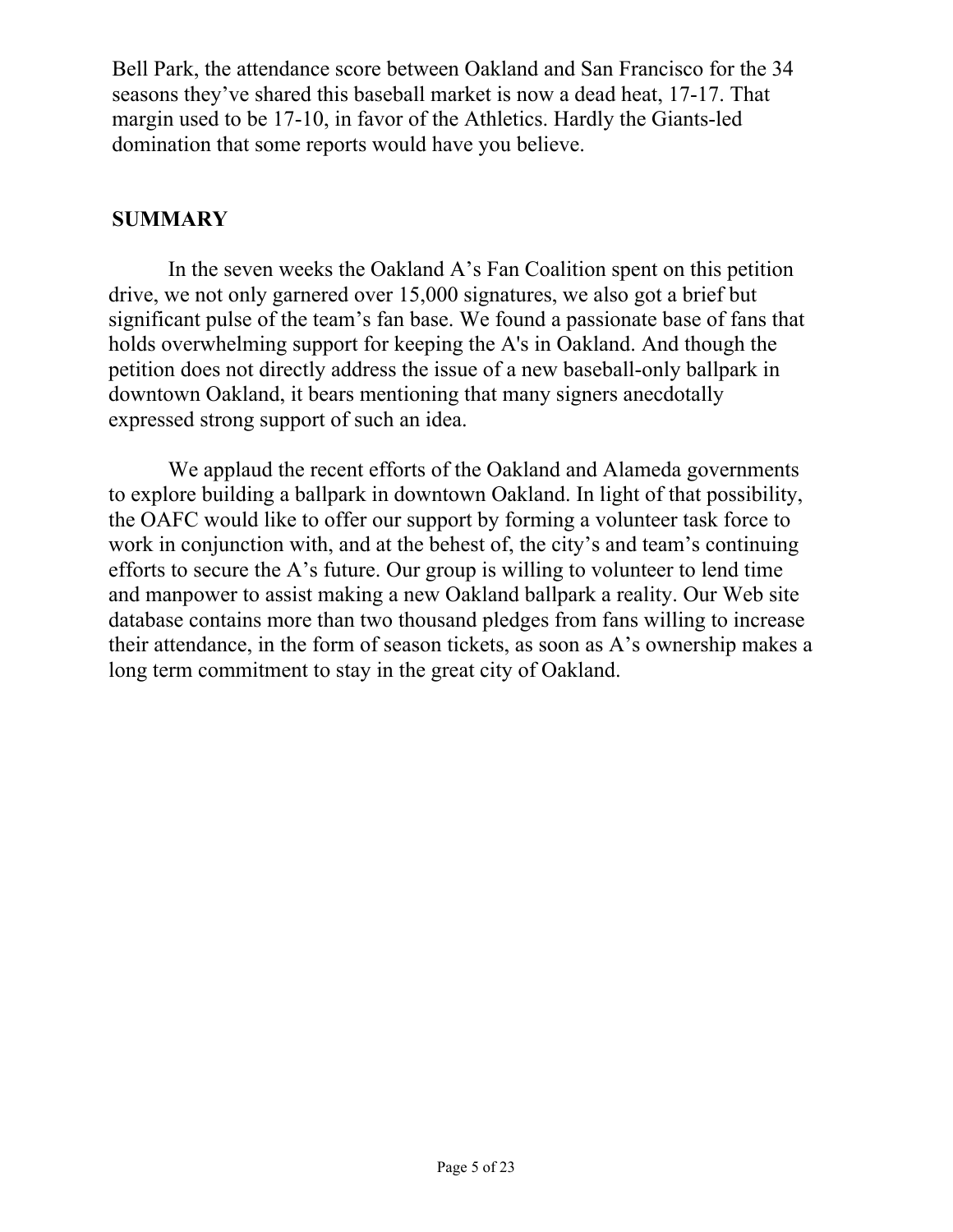#### **PETITION SIGNATURE DISTRIBUTION**

(In Order of CA Cities Most Represented)

| Oakland             | 3142 | Novato               | 57 |
|---------------------|------|----------------------|----|
| San Leandro         | 741  | Petaluma             | 57 |
| Hayward             | 724  | Fairfield            | 55 |
| San Francisco       | 649  | Emeryville           | 53 |
| Alameda             | 625  | <b>Milpitas</b>      | 53 |
| Berkeley            | 510  | Redwood City         | 50 |
| Castro Valley       | 413  | Santa Cruz           | 50 |
| San Jose            | 399  | Pinole               | 48 |
| <b>Walnut Creek</b> | 369  | <b>Rohnert Park</b>  | 46 |
| Pleasanton          | 330  | San Mateo            | 46 |
| Concord             | 317  | Brentwood            | 44 |
| Fremont             | 260  | <b>Mountain View</b> | 44 |
| Livermore           | 239  | Clayton              | 42 |
| Sacramento          | 202  | Salinas              | 42 |
| San Lorenzo         | 202  | <b>Hercules</b>      | 40 |
| <b>Union City</b>   | 201  | Palo Alto            | 38 |
| Richmond            | 199  | <b>Yuba City</b>     | 38 |
| Danville            | 174  | Davis                | 36 |
| San Ramon           | 166  | Manteca              | 36 |
| Oakley              | 162  | Daly City            | 34 |
| Antioch             | 160  | Lodi                 | 34 |
| Orinda              | 134  | Cupertino            | 32 |
| Lafayette           | 124  | Mill Valley          | 32 |
| Martinez            | 124  | Sonoma               | 32 |
| Moraga              | 124  | Fresno               | 31 |
| Pleasant Hill       | 118  | Kensington           | 27 |
| <b>Newark</b>       | 113  | San Bruno            | 27 |
| Piedmont            | 103  | Merced               | 25 |
| Tracy               | 103  | Woodland             | 25 |
| Vallejo             | 101  | <b>Foster City</b>   | 23 |
| El Cerrito          | 97   | Hollister            | 23 |
| Modesto             | 97   | Los Altos            | 23 |
| Stockton            | 96   | San Anselmo          | 23 |
| Vacaville           | 96   | Watsonville          | 23 |
| Benicia             | 88   | Chico                | 21 |
| Dublin              | 88   | <b>Elk Grove</b>     | 21 |
| Pittsburg           | 82   | Orangevale           | 19 |
| Albany              | 80   | Pacifica             | 19 |
| Santa Rosa          | 80   | Sausalito            | 19 |
| Napa                | 76   | Sebastopol           | 19 |
| San Rafael          | 73   | So. San Francisco    | 19 |
| San Pablo           | 67   | <b>Turlock</b>       | 19 |
| Sunnyvale           | 65   | Windsor              | 19 |
| Santa Clara         | 63   | <b>Burlingame</b>    | 17 |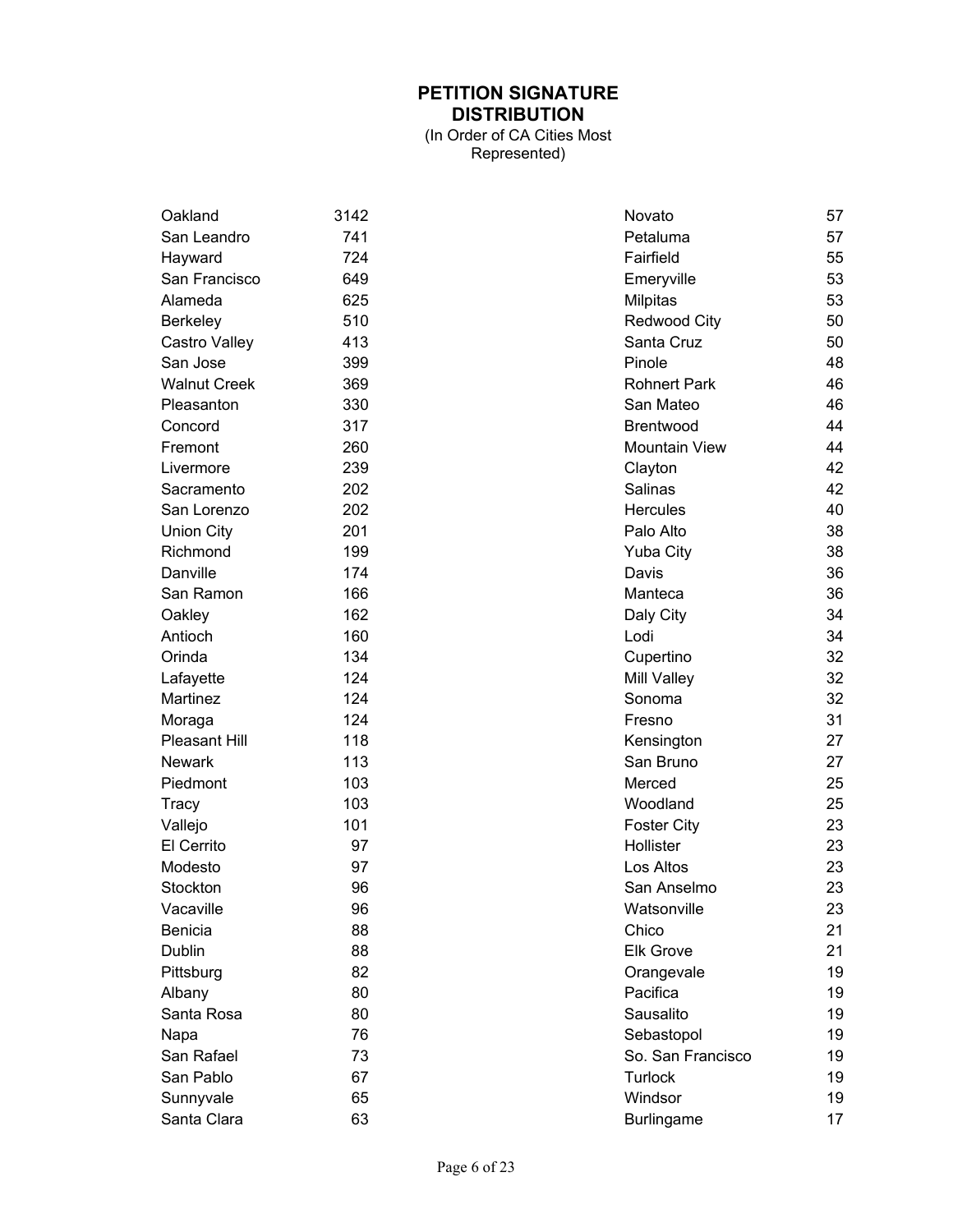| Alamo                | 61 | Campbell              | 17    |
|----------------------|----|-----------------------|-------|
| El Sobrante          | 59 | <b>Citrus Heights</b> | 17    |
| Galt                 | 17 | Los Gatos             | 8     |
| Los Angeles          | 17 | Pebble Beach          | 8     |
| Ripon                | 17 | Penn Valley           | 8     |
| American Canyon      | 15 | Rocklin               | 8     |
| <b>Bay Point</b>     | 15 | Ross                  | 8     |
| Crockett             | 15 | Saratoga              | 8     |
| El Dorado            | 15 | <b>Travis AFB</b>     | 8     |
| <b>Grass Valley</b>  | 15 | Antelope              | 6     |
| <b>Menlo Park</b>    | 15 | Cameron Park          | 6     |
| Morgan Hill          | 15 | Corte Madera          | 6     |
| Riverbank            | 15 | Delhi                 | $\,6$ |
| San Carlos           | 15 | Firebaugh             | 6     |
| San Diego            | 15 | Lathrop               | 6     |
| Suisun Cty           | 15 | Lynwood               | $\,6$ |
| Tiburon              | 15 | Prunedale             | $\,6$ |
| Aptos                | 13 | Quincy                | 6     |
| Atwater              | 13 | Redding               | 6     |
| Eureka               | 13 | Salida                | $\,6$ |
| Fairfax              | 13 | Ukiah                 | 6     |
| Larkspur             | 13 | Angel's Camp          | 4     |
| Marina               | 13 | Arcata                | 4     |
| Roseville            | 13 | Arnold                | 4     |
| San Luis Obispo      | 13 | Atherton              | 4     |
| Tahoe                | 13 | <b>Banta</b>          | 4     |
| Auburn               | 11 | <b>Bakersfield</b>    | 4     |
| <b>Belmont</b>       | 11 | Ben Lomond            | 4     |
| <b>Bolinas</b>       | 11 | <b>Byron</b>          | 4     |
| Durham               | 11 | Capay                 | 4     |
| Escalon              | 11 | Carpinteria           | 4     |
| Fair Oaks            | 11 | <b>Cathedral City</b> | 4     |
| Gilroy               | 11 | Coarsegold            | 4     |
| Greenbrae            | 11 | Corral de Tierra      | 4     |
| Healdsburg           | 11 | Cypress               | 4     |
| Pacheco              | 11 | Folsom                | 4     |
| Patterson            | 11 | Glen Ellen            | 4     |
| Rancho Cordova       | 11 | Granite               | 4     |
| Rodeo                | 11 | Half Moon Bay         | 4     |
| <b>Boulder Creek</b> | 10 | Hilmar                | 4     |
| Carmichael           | 10 | Huntington Beach      | 4     |
| Ceres                | 10 | La Habra              | 4     |
| King City            | 10 | Livingstone           | 4     |
| Monterey             | 10 | Long Beach            | 4     |
| Woodside             | 10 | Madera                | 4     |
| Discovery Bay        | 8  | Marin City            | 4     |
| East Palo Alto       | 8  | Marysville            | 4     |
| Forestville          | 8  | <b>Meadow Vista</b>   | 4     |
| <b>Gold River</b>    | 8  | Moorpark              | 4     |
| Kentfield            | 8  | N. Highland           | 4     |
| Lockeford            | 8  | Paradise              | 4     |
|                      |    |                       |       |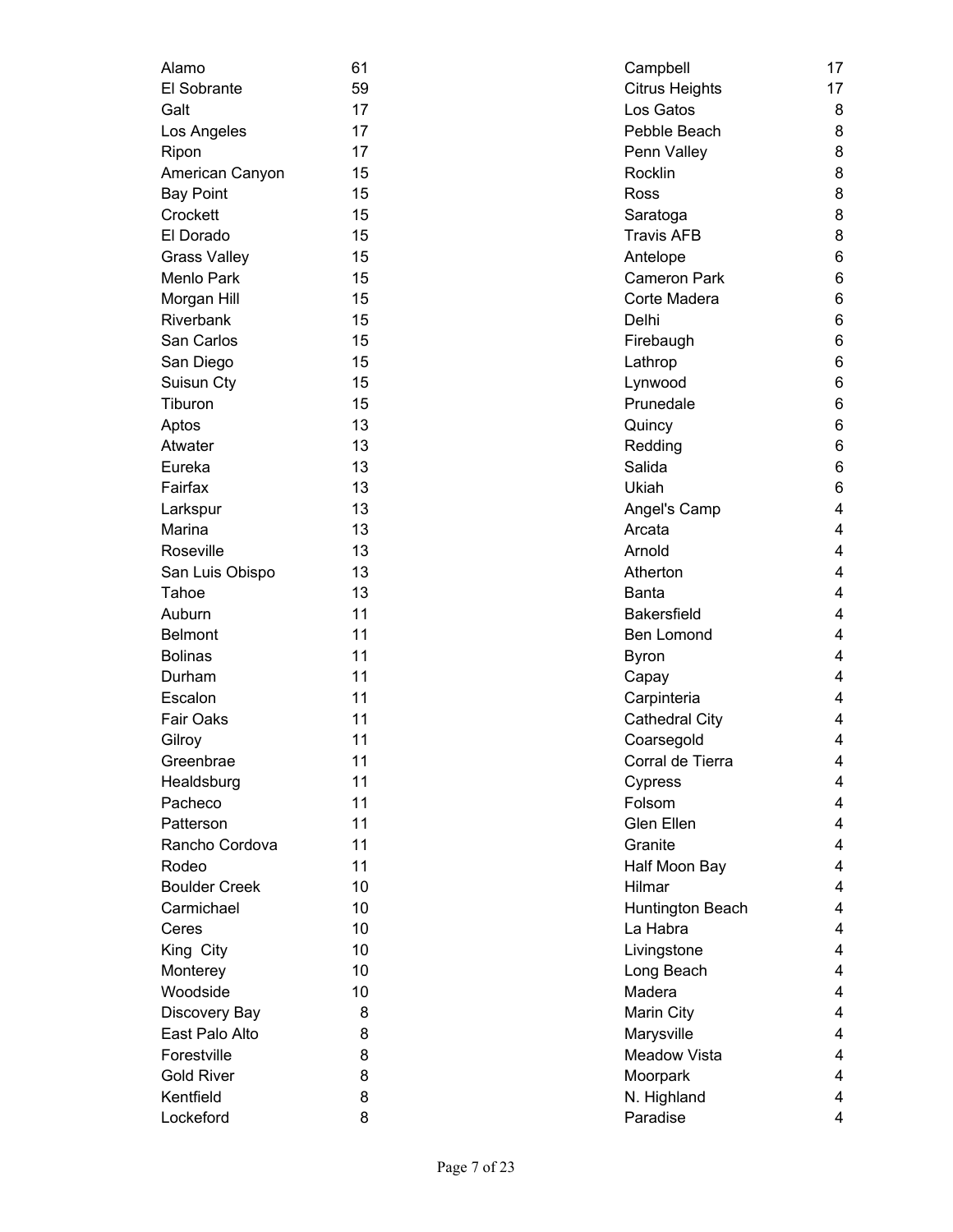| Los Banos             | 8                   | Penngrove              | 4                       |
|-----------------------|---------------------|------------------------|-------------------------|
| Pine Grove            | 4                   | Goleta                 | $\overline{c}$          |
| Porterville           | 4                   | Granada Hills          | $\overline{\mathbf{c}}$ |
| <b>Red Bluff</b>      | 4                   | Greyson                | $\overline{\mathbf{c}}$ |
| Rio Vista             | 4                   | Hillsborough           | $\overline{2}$          |
| San Gabriel           | 4                   | Huntington Park        | $\overline{c}$          |
| San Quentin           | 4                   | Isleton                | $\overline{2}$          |
| Santa Ana             | 4                   | Jamestown              | $\overline{2}$          |
| <b>Sherman Oaks</b>   | 4                   | Kenwood                | $\overline{2}$          |
| Simi Valley           | 4                   | La Selva Beach         | $\overline{2}$          |
| Sonora                | 4                   | La Verne               | $\overline{2}$          |
| Standard              | 4                   | Lagunitas              | $\overline{2}$          |
| Sunol                 | 4                   | Lakeport               | $\overline{2}$          |
| <b>Tres Pinos</b>     | 4                   | Manhattan Beach        | $\overline{2}$          |
| Visalia               | 4                   | Marina Del Rey         | $\overline{2}$          |
| Knightsen             | 3                   | McKinleyville          | $\overline{2}$          |
| Palm Desert           | 3                   | Middletown             | $\overline{2}$          |
| Seaside               | 3                   | Millbrae               | $\overline{2}$          |
| <b>Big Oak Flat</b>   | 2                   | Montara                | $\overline{2}$          |
| Carnelian Bay         | 2                   | Moss Beach             | $\overline{2}$          |
| Dos Palos             | $\overline{2}$      | Muir Beach             | $\overline{2}$          |
| Gardena               | 2                   |                        | $\overline{c}$          |
| Graton                | $\overline{2}$      | Murphys<br>Nevada City | $\overline{2}$          |
|                       |                     | Nicasio                | $\overline{2}$          |
| Sanger                | 2<br>$\overline{2}$ |                        |                         |
| Angwin                |                     | <b>Nicolaus</b>        | $\overline{2}$          |
| Aliso Viejo           | $\overline{2}$      | North Fork             | $\overline{c}$          |
| <b>Ballico</b>        | $\overline{2}$      | Oakdale                | $\overline{\mathbf{c}}$ |
| Banning               | 2                   | Oakhurst               | $\boldsymbol{2}$        |
| <b>Brisbane</b>       | $\overline{2}$      | Orange                 | $\overline{c}$          |
| <b>Brookdale</b>      | $\overline{2}$      | Oroville               | $\overline{2}$          |
| <b>Brooks</b>         | $\overline{2}$      | Pacific Grove          | $\overline{c}$          |
| Calistoga             | 2                   | Petrolia               | $\mathbf 2$             |
| Camino                | $\overline{2}$      | Placerville            | $\overline{2}$          |
| Carmel                | 2                   | Pt. Reyes              | $\overline{\mathbf{c}}$ |
| Chowchilla            | $\overline{2}$      | Portola Valley         | $\overline{c}$          |
| Cloverdale            | $\overline{2}$      | Poway                  | $\overline{c}$          |
| Clovis                | $\overline{2}$      | Port Costa             | $\overline{2}$          |
| Colfax                | $\overline{2}$      | Redondo Beach          | $\overline{2}$          |
| Corralitos            | $\overline{2}$      | Riverside              | $\overline{2}$          |
| Cotati                | $\overline{2}$      | St. Helena             | $\overline{2}$          |
| Dinuba                | $\overline{2}$      | San Gregorio           | $\overline{2}$          |
| Dixon                 | $\overline{2}$      | San Juan Batista       | $\mathbf 2$             |
| Dorington             | $\overline{2}$      | San Marcos             | $\overline{2}$          |
| Douglas               | $\overline{2}$      | Single Springs         | $\overline{c}$          |
| <b>Emerald Hills</b>  | $\overline{2}$      | Soledad                | $\overline{c}$          |
| Esparto               | $\overline{2}$      | Soulsbyville           | $\overline{c}$          |
| Felton                | $\overline{2}$      | Stanford               | $\overline{c}$          |
| <b>Foothill Ranch</b> | 2                   | Sunset Beach           | $\boldsymbol{2}$        |
| Fort Bragg            | $\overline{2}$      | <b>Sutter Creek</b>    | $\mathbf 2$             |
| Fullerton             | $\overline{c}$      | Taft                   | $\overline{2}$          |
| Geyserville           | $\overline{2}$      | Thornton               | $\overline{c}$          |
|                       |                     |                        |                         |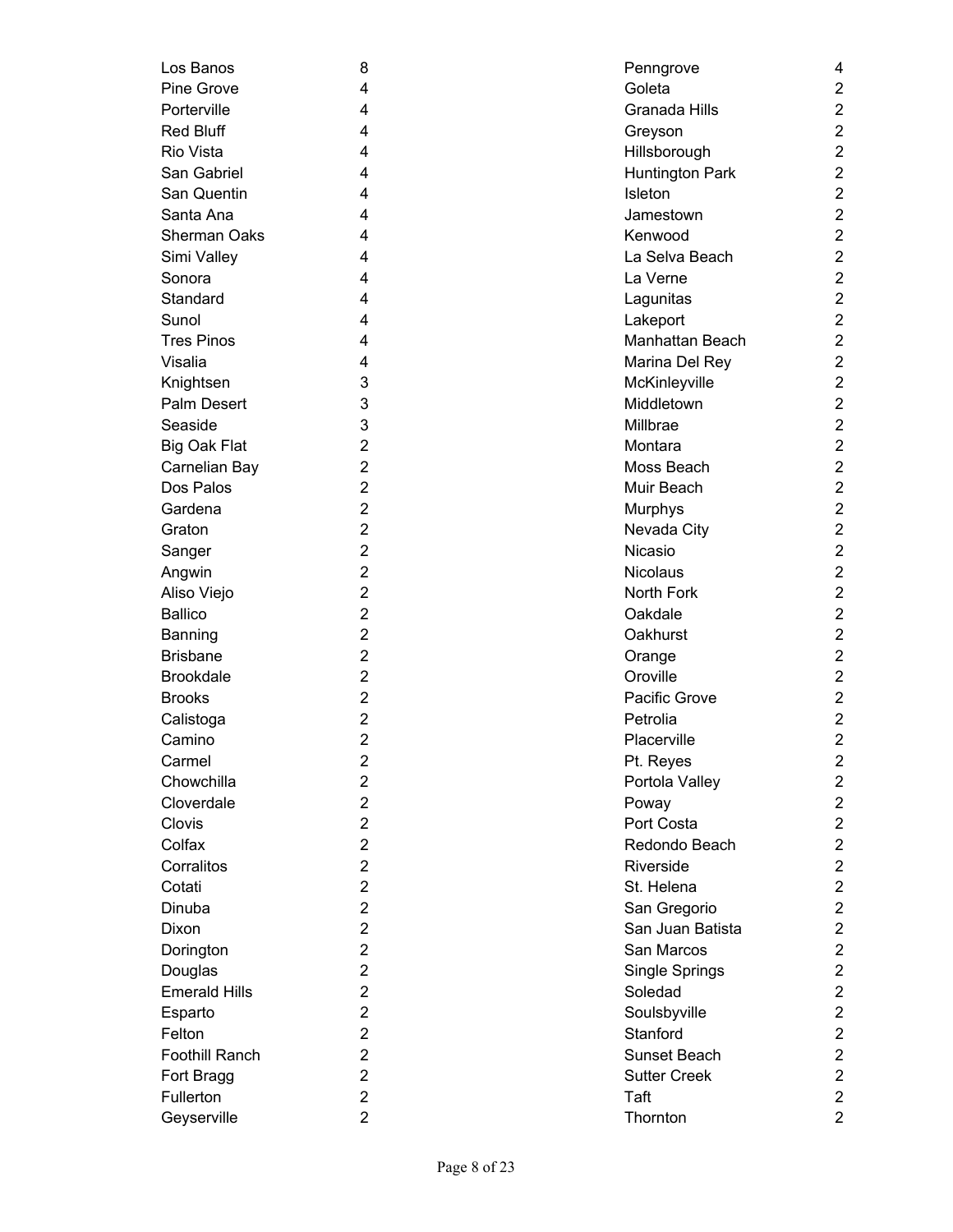| Tranquility          | $\overline{\mathbf{c}}$ |
|----------------------|-------------------------|
| Tulare               |                         |
| Van Nuys             | 2 2 2 2 2 2             |
| Waterford            |                         |
| Weaverville          |                         |
| Westminster          |                         |
| Winters              |                         |
| Woodacre             | $\overline{c}$          |
| Woodridge            | $\overline{c}$          |
| Yountville           | $\overline{\mathbf{c}}$ |
| Anaheim              | $\overline{1}$          |
| <b>Brownsville</b>   | $\overline{1}$          |
| Canoga Park          | 1                       |
| Chester              | 1                       |
| Corona               | 1                       |
| Denair               | 1                       |
| Diamond Bar          | 1                       |
| Greenfield           | 1                       |
| Gustine              | 1                       |
| Hollywood            | 1                       |
| Irvine               | 1                       |
| Jackson              | 1                       |
| Keyes                | 1                       |
| Laytonville          | 1                       |
| Loleta               | 1                       |
| Lancaster            | 1                       |
| Mather               | 1                       |
| Nipomo               | 1                       |
| San Bernadino        | 1                       |
| San Martin           | 1                       |
| <b>Scotts Valley</b> | 1                       |
| Soquel               | 1                       |
| Truckee              | 1                       |
| Vernalis             | 1                       |
| Whittier             | 1                       |
|                      |                         |

No City Given 515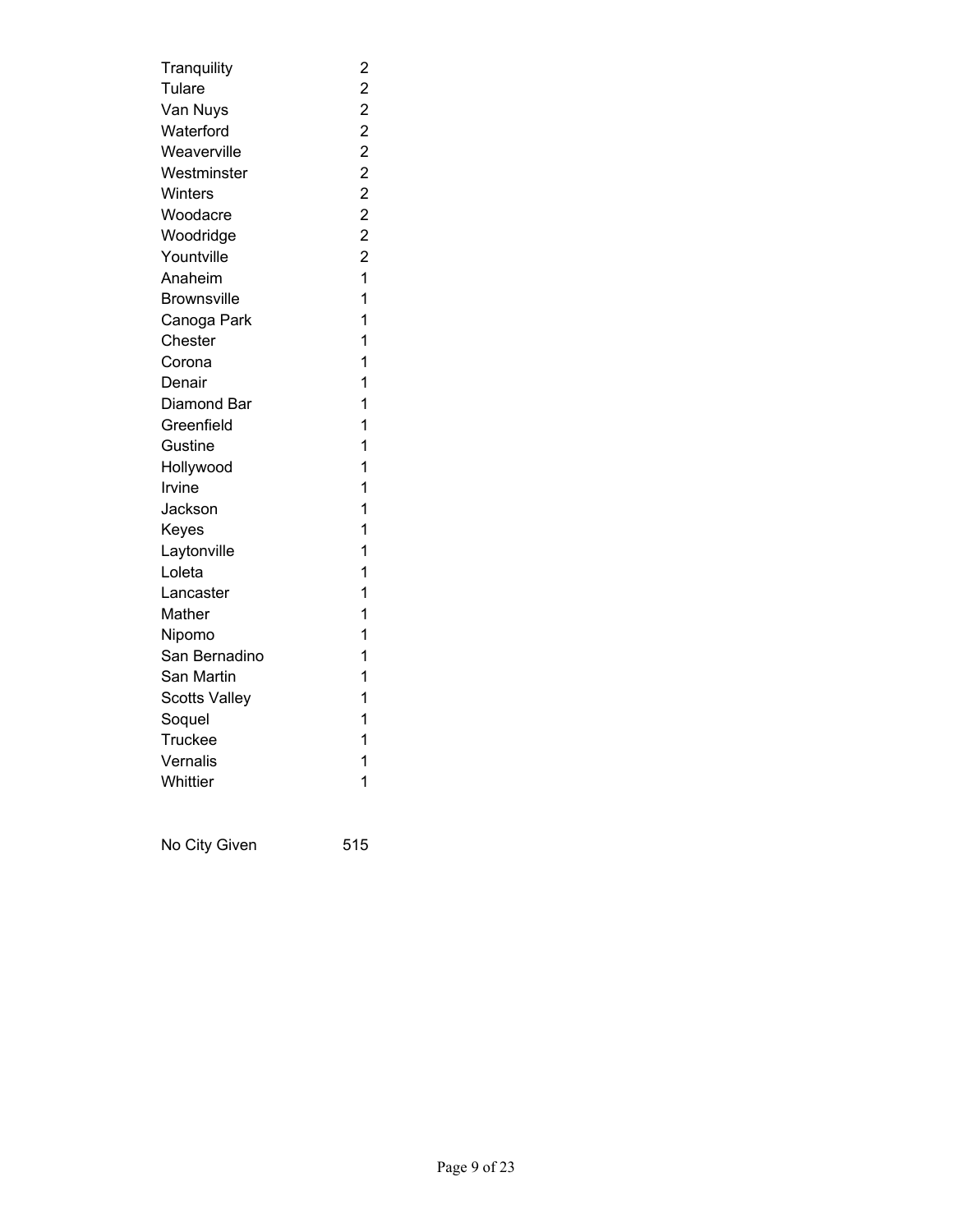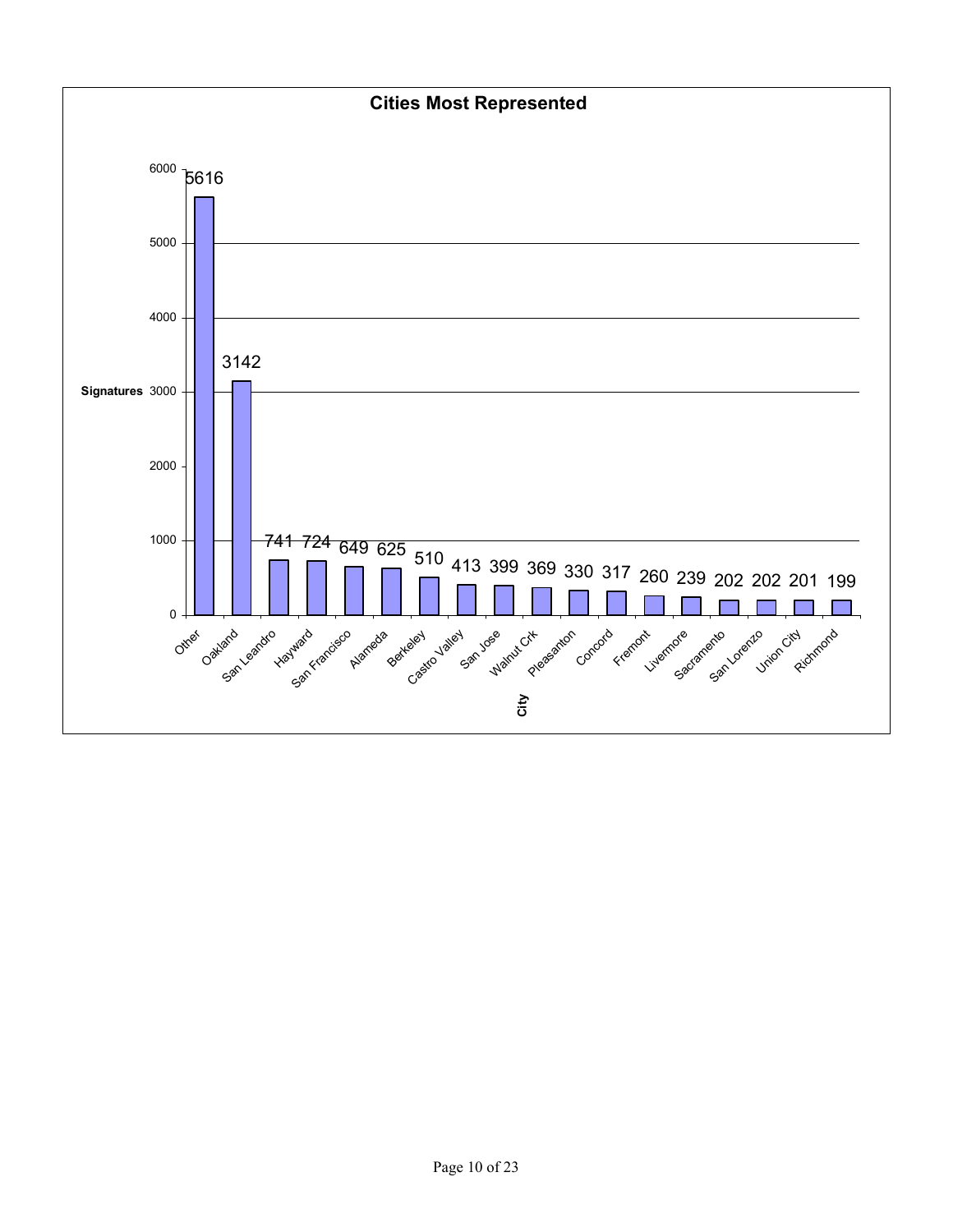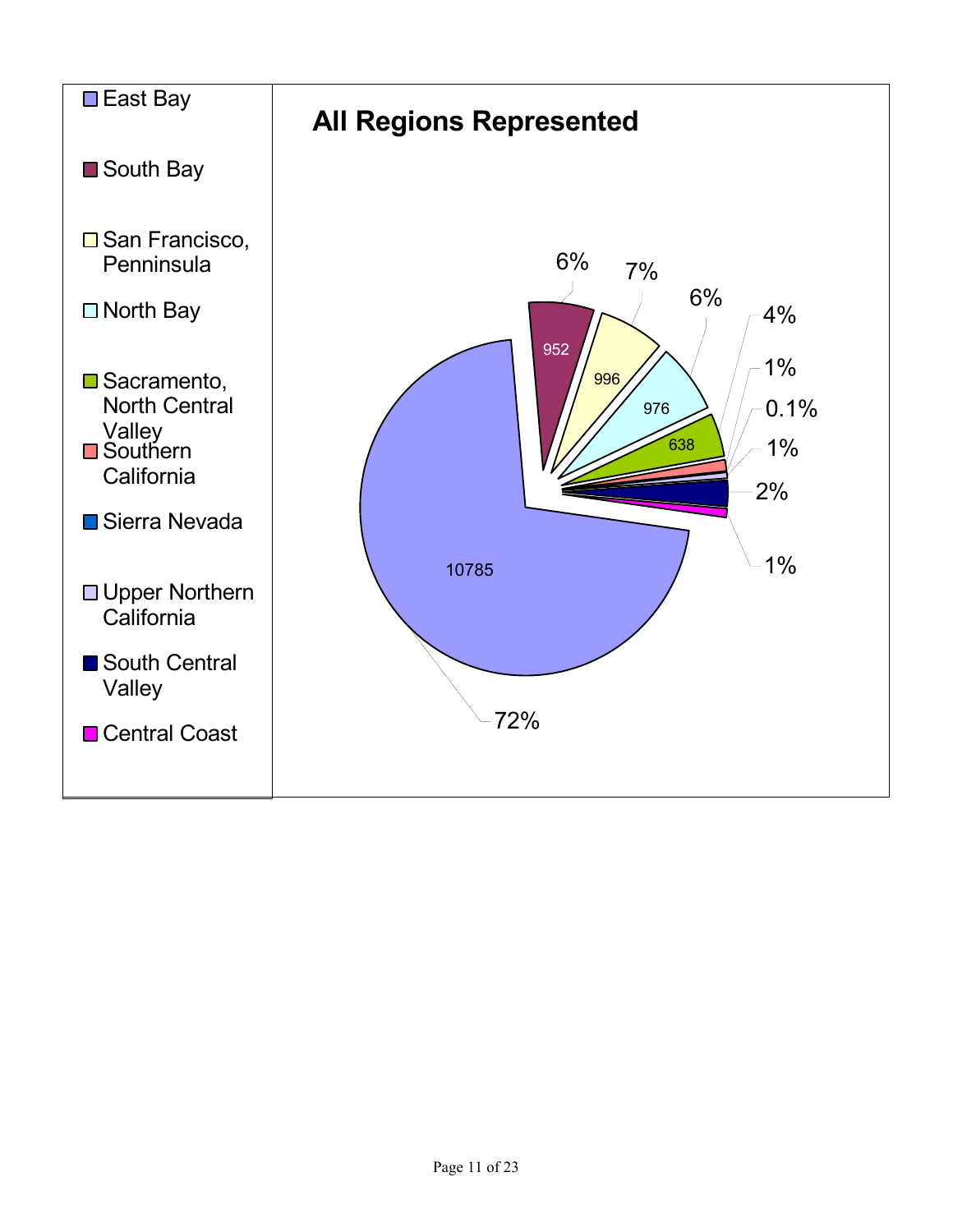#### **REGIONAL DISTRIBUTION OF PETITION SIGNATURES**

(Columns Aligned by Region, Cities in Alphabetical Order)

| <b>EAST BAY</b>      |      | <b>SOUTH BAY</b>     |                | PENINSULA/S.F.      |                |
|----------------------|------|----------------------|----------------|---------------------|----------------|
| Alameda              | 625  | Aptos                | 13             | Atherton            | 4              |
| Alamo                | 61   | Ben Lomond           | 4              | <b>Belmont</b>      | 11             |
| Albany               | 80   | <b>Boulder Creek</b> | 10             | <b>Brisbane</b>     | $\mathbf{1}$   |
| Antioch              | 160  | <b>Brookdale</b>     | $\overline{2}$ | <b>Burlingame</b>   | 17             |
| Benicia              | 88   | Campbell             | 17             | Daly City           | 34             |
| Berkeley             | 510  | Corralitos           | $\overline{2}$ | <b>Foster City</b>  | 23             |
| <b>Brentwood</b>     | 44   | Cupertino            | 32             | Half Moon Bay       | $\overline{4}$ |
| <b>Byron</b>         | 4    | East Palo Alto       | 8              | Hillsborough        | $\overline{2}$ |
| Castro Valley        | 413  | Felton               | $\overline{2}$ | Millbrae            | $\overline{c}$ |
| Clayton              | 42   | Gilroy               | 11             | Montara             | $\overline{c}$ |
| Concord              | 317  | <b>Gold River</b>    | 8              | Moss Beach          | $\overline{2}$ |
| Danville             | 174  | Greyson              | $\overline{2}$ | Pacifica            | 19             |
| Discovery Bay        | 8    | La Selva Beach       | $\overline{2}$ | Portola Valley      | $\overline{2}$ |
| Dublin               | 88   | Los Altos            | 23             | <b>Redwood City</b> | 50             |
| El Cerrito           | 97   | Los Banos            | 8              | San Bruno           | 27             |
| El Sobrante          | 59   | Los Gatos            | 8              | San Carlos          | 15             |
| Emeryville           | 53   | Marina               | 13             | San Francisco       | 649            |
| Fremont              | 260  | Menlo Park           | 15             | San Mateo           | 46             |
| Hayward              | 724  | <b>Milpitas</b>      | 53             | So. San Francisco   | 19             |
| <b>Hercules</b>      | 40   | Morgan Hill          | 15             | Stanford            | $\overline{2}$ |
| Kensington           | 27   | <b>Mountain View</b> | 44             | Sunnyvale           | 65             |
| Knightsen            | 3    | Palo Alto            | 38             |                     |                |
| Lafayette            | 124  | San Gregorio         | $\overline{2}$ |                     |                |
| Livermore            | 239  | San Jose             | 399            |                     |                |
| Martinez             | 124  | San Martin           | 1              |                     |                |
| Moraga               | 124  | Santa Clara          | 63             |                     |                |
| <b>Newark</b>        | 113  | Santa Cruz           | 50             |                     |                |
| Oakland              | 3142 | Saratoga             | 8              |                     |                |
| Oakley               | 162  | <b>Scotts Valley</b> | 1              |                     |                |
| Orinda               | 134  | Soquel               | 1              |                     |                |
| Pacheco              | 11   | Sunnyvale            | 65             |                     |                |
| Piedmont             | 103  | Watsonville          | 23             |                     |                |
| Pinole               | 48   | Woodside             | 10             |                     |                |
| Pittsburg            | 82   |                      |                |                     |                |
| <b>Pleasant Hill</b> | 118  |                      |                |                     |                |
| Pleasanton           | 330  |                      |                |                     |                |
| Port Costa           | 2    |                      |                |                     |                |
| Richmond             | 199  |                      |                |                     |                |
| San Leandro          | 741  |                      |                |                     |                |
| San Lorenzo          | 202  |                      |                |                     |                |
| San Pablo            | 67   |                      |                |                     |                |
| San Ramon            | 166  |                      |                |                     |                |
| Sunol                | 4    |                      |                |                     |                |
| Tracy                | 103  |                      |                |                     |                |
| <b>Union City</b>    | 201  |                      |                |                     |                |
| <b>Walnut Creek</b>  | 369  |                      |                |                     |                |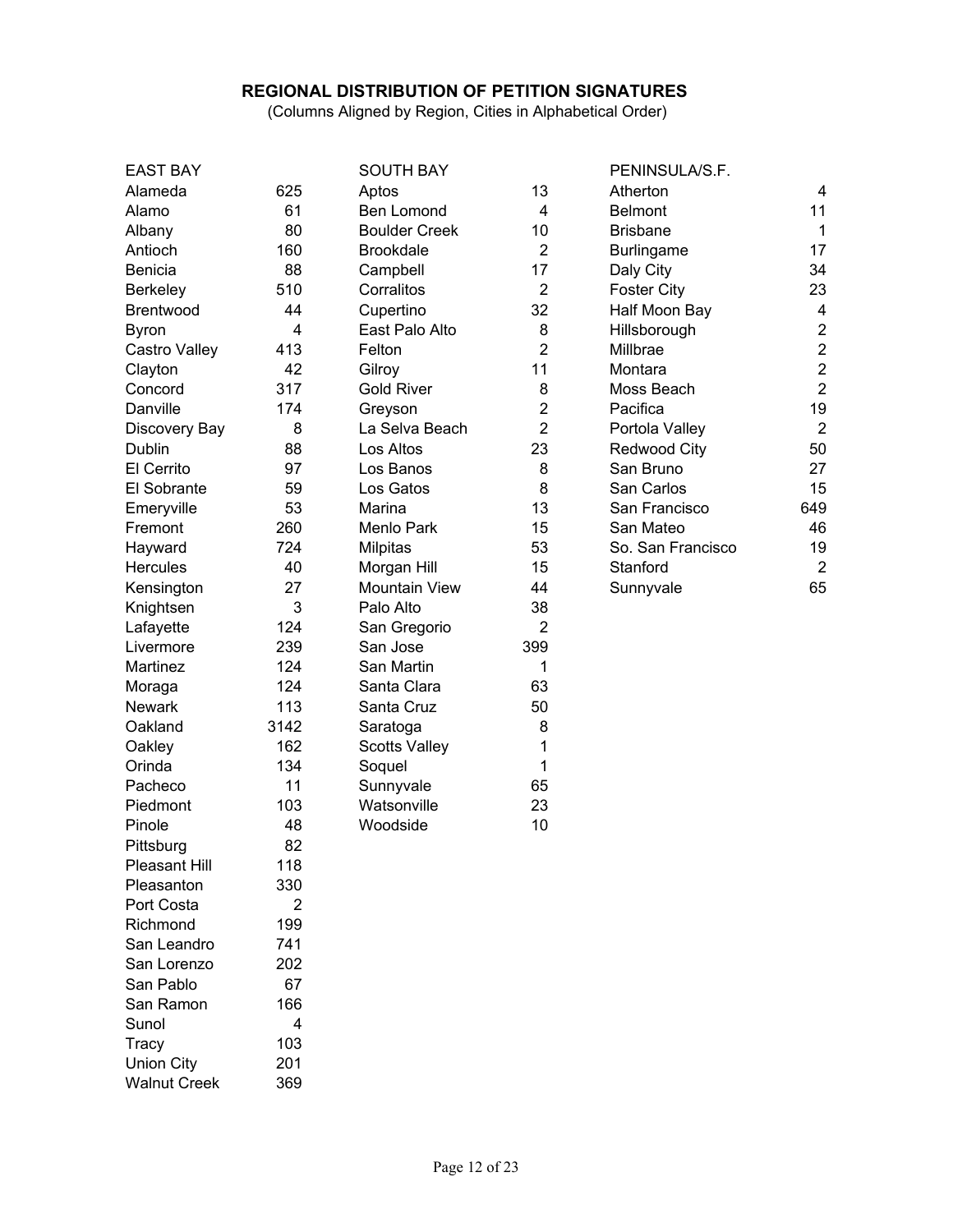| <b>NORTH BAY</b>      |                | <b>CENTRAL VALLEY</b> |                | <b>SO. CENTRAL VALLEY</b> |                                           |
|-----------------------|----------------|-----------------------|----------------|---------------------------|-------------------------------------------|
| American Canyon       | 15             | Angel's Camp          | 4              | Atwater<br>13             |                                           |
| Angwin                | $\overline{2}$ | Antelope              | 6              | <b>Big Oak Flat</b>       | $\overline{2}$                            |
| <b>Bolinas</b>        | 11             | Arnold                | 4              | 10<br>Ceres               |                                           |
| <b>Brooks</b>         | 1              | Auburn                | 11             | Chowchilla                | $\boldsymbol{2}$                          |
| Calistoga             | 1              | <b>Ballico</b>        | 2              | Clovis                    | $\overline{2}$                            |
| Cloverdale            | 2              | <b>Cameron Park</b>   | 3              | Coarsegold                | $\overline{\mathbf{4}}$                   |
| Corte Madera          | 6              | Camino                | 1              | Corral de Tierra          | 4                                         |
| Cotati                | 1              | Capay                 | 4              | Delhi                     | 6                                         |
| Fairfax               | 13             | Carmichael            | 10             | Denair                    | $\mathbf{1}$                              |
| Fairfield             | 55             | <b>Citrus Heights</b> | 17             | Dorington                 | $\overline{c}$                            |
| Forestville           | 8              | Colfax                | 1              | Dos Palos                 | $\overline{2}$                            |
| Geyserville           | $\overline{2}$ | Davis                 | 36             | <b>Emerald Hills</b>      | $\overline{2}$                            |
| Glen Ellen            | 2              | Dixon                 | $\overline{2}$ | 11<br>Escalon             |                                           |
| Graton                | 4              | El Dorado             | 15             | Firebaugh                 | 6                                         |
| Greenbrae             | 11             | <b>Elk Grove</b>      | 21             | 31<br>Fresno              |                                           |
| Healdsburg            | 11             | Esparto               | 1              | Hilmar                    | 4                                         |
| Kentfield             | 8              | Fair Oaks             | 11             | Jamestown                 | $\overline{2}$                            |
| Kenwood               | $\overline{2}$ | Folsom                | 4              | Jackson                   | 1                                         |
| Lagunitas             | $\overline{2}$ | Galt                  | 17             | Keyes                     | 1                                         |
| Lakeport              | $\overline{2}$ | Granite               | 4              | Livingston                | 4                                         |
| Larkspur              | 13             | Isleton               | $\overline{2}$ | Madera                    | 4                                         |
| Marin City            | 4              | Lathrop               | 6              | 36<br>Manteca             |                                           |
| Middletown            | 1              | Lockeford             | 4              | 25<br>Merced              |                                           |
| Mill Valley           | 32             | Lodi                  | 34             | 97<br>Modesto             |                                           |
| Muir Beach            | $\overline{2}$ | Marysville            | 4              | Murphys                   | $\overline{2}$                            |
| Napa                  | 76             | <b>Meadow Vista</b>   | 4              | North Fork                | $\overline{c}$                            |
| Nicasio               | $\overline{2}$ | <b>Nicolaus</b>       | 1              | Oakdale                   | $\overline{2}$                            |
| Novato                | 57             | Orangevale            | 19             | Oakhurst                  | $\overline{2}$                            |
|                       | $\overline{2}$ | Penn Valley           | 8              | 11<br>Patterson           |                                           |
| Penngrove<br>Petaluma | 57             | Pine Grove            | 2              | 17                        |                                           |
| Pt. Reyes             | $\overline{2}$ | Placerville           | 1              | Ripon<br>Riverbank<br>15  |                                           |
| Rio Vista             | $\overline{2}$ | Rancho Cordova        | 11             |                           | $\boldsymbol{2}$                          |
|                       | 46             | Roseville             | 13             | Sanger                    | $\overline{c}$                            |
| <b>Rohnert Pk</b>     |                |                       |                | Soulsbyville              | $\overline{2}$                            |
| Ross                  | 8              | Rocklin               | 8              | Sunset Beach              |                                           |
| San Anselmo           | 23             | Sacramento            | 202            | <b>Sutter Creek</b>       | $\overline{\mathbf{c}}$                   |
| San Rafael            | 73             | Salida                | 6              | Tranquility               | $\overline{\mathbf{c}}$<br>$\overline{2}$ |
| San Quentin           | 4              | Sonora                | $\overline{2}$ | Tulare                    |                                           |
| Santa Rosa            | 80             | Stockton              | 96             | <b>Turlock</b><br>19      |                                           |
| Sausalito             | 19             | Thornton              | $\overline{2}$ | Vernalis                  | 1                                         |
| Sebastopol            | 19             | Winters               | $\overline{2}$ | Visalia                   | 4                                         |
| Sonoma                | 32             | Woodland              | 25             | Waterford                 | $\overline{2}$                            |
| St. Helena            | 1              | <b>Yuba City</b>      | 38             |                           |                                           |
| Suisun City           | 15             |                       |                |                           |                                           |
| Tiburon               | 15             |                       |                |                           |                                           |
| <b>Travis AFB</b>     | 8              |                       |                |                           |                                           |
| Ukiah                 | 6              |                       |                |                           |                                           |
| Vacaville             | 96             |                       |                |                           |                                           |
| Vallejo               | 101            |                       |                |                           |                                           |
| Windsor               | 19             |                       |                |                           |                                           |
| Woodacre              | $\overline{2}$ |                       |                |                           |                                           |

Yountville 2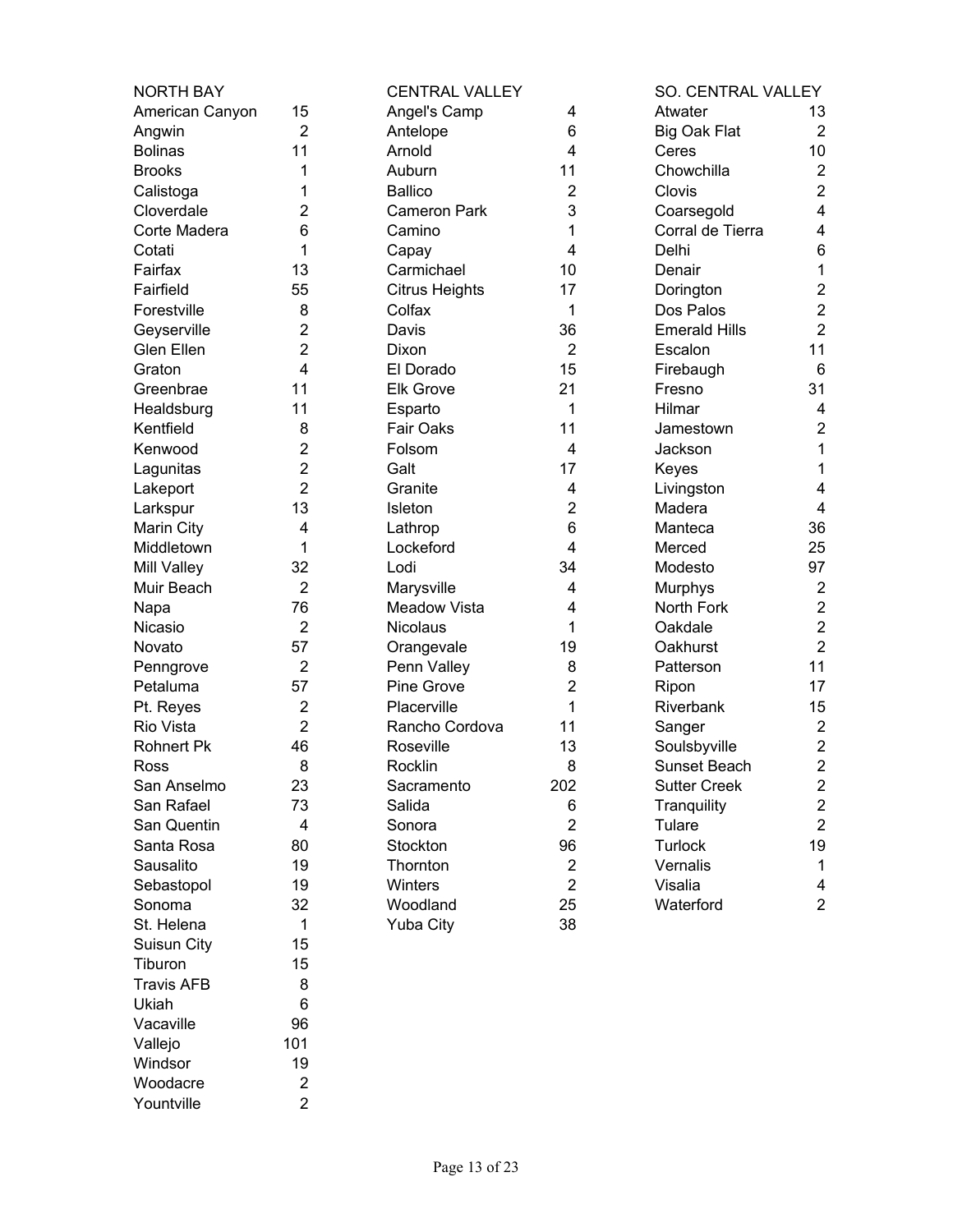| 2              |
|----------------|
| 1              |
| 23             |
| 10             |
| 2              |
| 10             |
| 1              |
| 8              |
| 6              |
| 42             |
| 13             |
| 3              |
| $\overline{2}$ |
| $\overline{2}$ |
| $\overline{2}$ |
| 4              |
|                |

| UPPER NO. CALIFORNIA |                |
|----------------------|----------------|
| Arcata               | 4              |
| Brownsville          | 1              |
| Chico                | 21             |
| Chester              | 1              |
| Douglas              | 2              |
| Durham               | 11             |
| Eureka               | 13             |
| Ft. Bragg            | 2              |
| Laytonville          | 1              |
| Loleta               | 1              |
| McKinleyville        | 2              |
| Oroville             | $\overline{2}$ |
| Paradise             | 4              |
| Petrolia             | $\overline{2}$ |
| Porterville          | 4              |
| Quincy               | 6              |
| Red Bluff            | 4              |
| Redding              | 6              |
| Weaverville          | 2              |
|                      |                |

| <b>CENTRAL COAST</b> |                | UPPER NO. CALIFORNIA |                | SOUTHERN CALIFORNIA    |                         |
|----------------------|----------------|----------------------|----------------|------------------------|-------------------------|
| Carmel               | $\overline{2}$ | Arcata               | 4              | Aliso Viejo            | 2                       |
| Greenfield           | 1              | <b>Brownsville</b>   | 1              | Anaheim                | 1                       |
| Hollister            | 23             | Chico                | 21             | Banning                | $\overline{2}$          |
| King City            | 10             | Chester              | 1              | <b>Bakersfield</b>     | 4                       |
| Pacific Grove        | $\overline{2}$ | Douglas              | $\overline{2}$ | Canoga Park            | 1                       |
| Monterey             | 10             | Durham               | 11             | Carpinteria            | 4                       |
| Nipomo               | 1              | Eureka               | 13             | <b>Cathdrl City</b>    | 4                       |
| Pebble Beach         | 8              | Ft. Bragg            | 2              | Claremont              | $\overline{c}$          |
| Prunedale            | 6              | Laytonville          | 1              | Corona                 | $\mathbf{1}$            |
| Salinas              | 42             | Loleta               | 1              | Cypress                | 4                       |
| San Luis Obispo      | 13             | McKinleyville        | 2              | Diamond Bar            | $\mathbf 1$             |
| Seaside              | 3              | Oroville             | 2              | Dinuba                 | $\overline{2}$          |
| Single Springs       | 2              | Paradise             | 4              | <b>Foothill Ranch</b>  | $\overline{c}$          |
| Soledad              | 2              | Petrolia             | 2              | Fullerton              | $\overline{\mathbf{c}}$ |
| Taft                 | $\overline{2}$ | Porterville          | 4              | Gardena                | $\boldsymbol{2}$        |
| <b>Tres Pinos</b>    | 4              | Quincy               | 6              | Goleta                 | $\overline{2}$          |
|                      |                | <b>Red Bluff</b>     | 4              | Granada Hills          | $\overline{2}$          |
|                      |                | Redding              | 6              | Gustine                | $\mathbf{1}$            |
|                      |                | Weaverville          | $\overline{2}$ | Hollywood              | $\mathbf{1}$            |
|                      |                |                      |                | Huntington Beach       | 4                       |
|                      |                |                      |                | <b>Huntington Park</b> | $\overline{c}$          |
|                      |                |                      |                | Irvine                 | 1                       |
|                      |                |                      |                | La Habra               | 4                       |
|                      |                |                      |                | La Verne               | $\mathbf{2}$            |
|                      |                |                      |                | Lancaster              | $\mathbf{1}$            |
|                      |                |                      |                | Long Beach             | 4                       |
|                      |                |                      |                | Los Angeles            | 17                      |
|                      |                |                      |                | Lynwood                | 6                       |
|                      |                |                      |                | Manhattan Beach        | $\overline{c}$          |
|                      |                |                      |                | Marina Del Rey         | $\mathbf{2}$            |
|                      |                |                      |                | Moorpark               | 4                       |
|                      |                |                      |                | N. Highland            | 4                       |
|                      |                |                      |                | Orange                 | $\overline{2}$          |
|                      |                |                      |                | <b>Palm Desert</b>     | 3                       |
|                      |                |                      |                | Poway                  | 2                       |
|                      |                |                      |                | Redondo Beach          | $\overline{\mathbf{c}}$ |
|                      |                |                      |                | Riverside              | $\overline{2}$          |
|                      |                |                      |                | San Bernadino          | 1                       |
|                      |                |                      |                | San Diego              | 15                      |
|                      |                |                      |                | San Gabriel            | 4                       |
|                      |                |                      |                | San Marcos             | $\overline{2}$          |
|                      |                |                      |                | Santa Ana              | 4                       |
|                      |                |                      |                | <b>Sherman Oaks</b>    | 4                       |
|                      |                |                      |                | Simi Valley            | 4                       |
|                      |                |                      |                | Van Nuys               | $\overline{\mathbf{c}}$ |
|                      |                |                      |                | Westminster            | $\overline{\mathbf{c}}$ |
|                      |                |                      |                | Whittier               | $\mathbf{1}$            |
|                      |                |                      |                |                        |                         |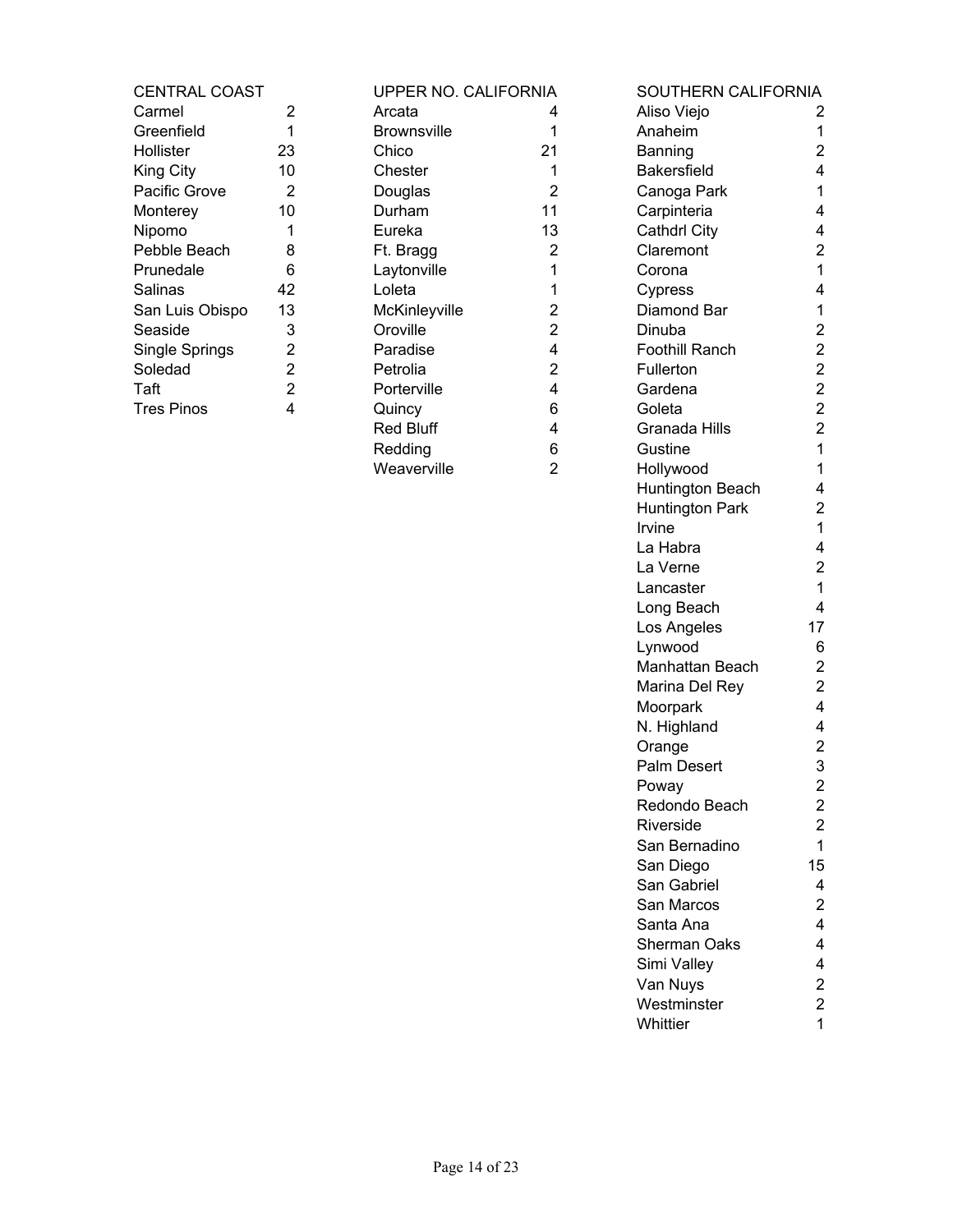| SIERRA NEVADA |   |
|---------------|---|
| Carnelian Bay | 2 |
| Grass Valley  | 8 |
| Lake Tahoe    | 7 |
| Mather        | 1 |
| Nevada City   | 2 |
| Truckee       |   |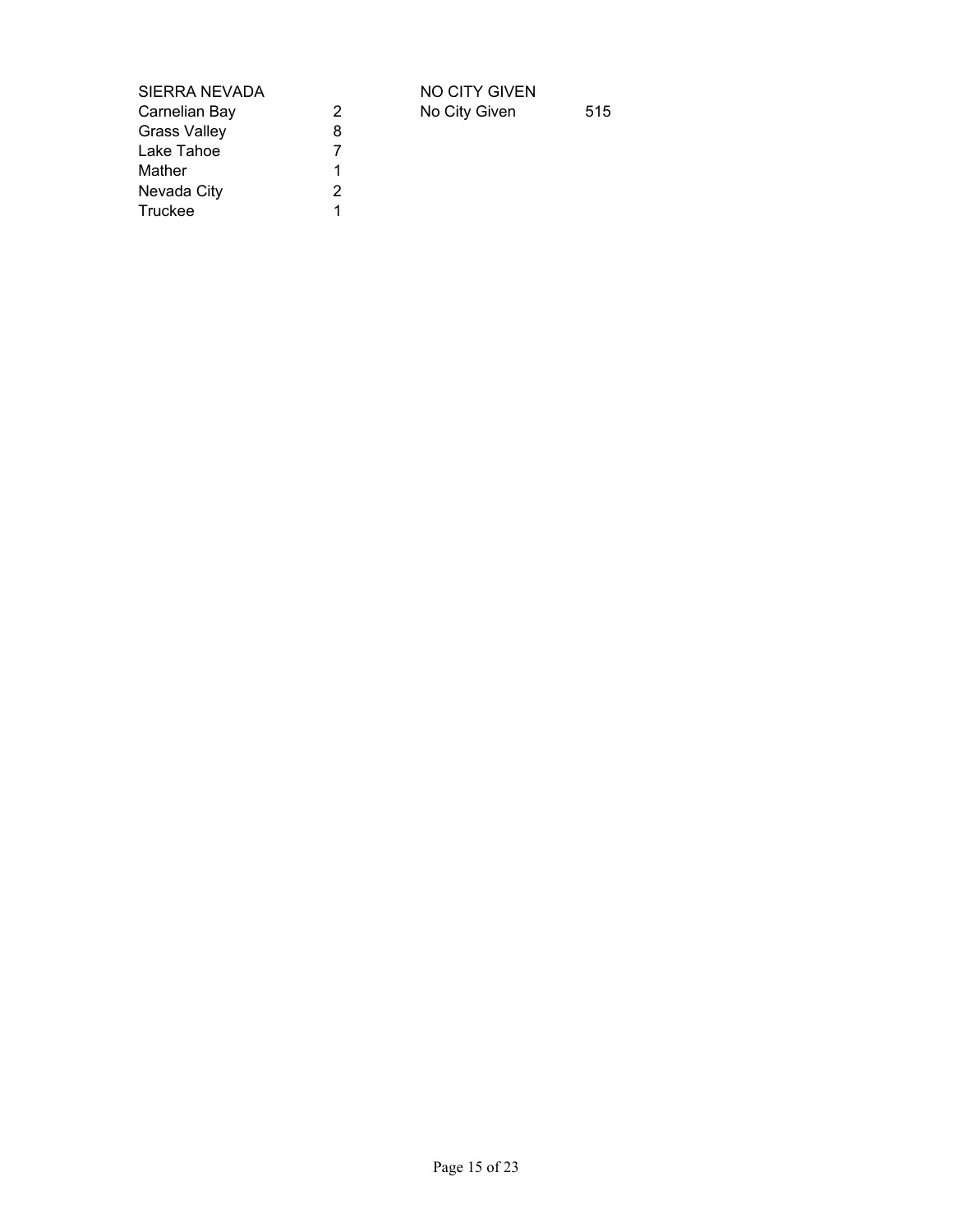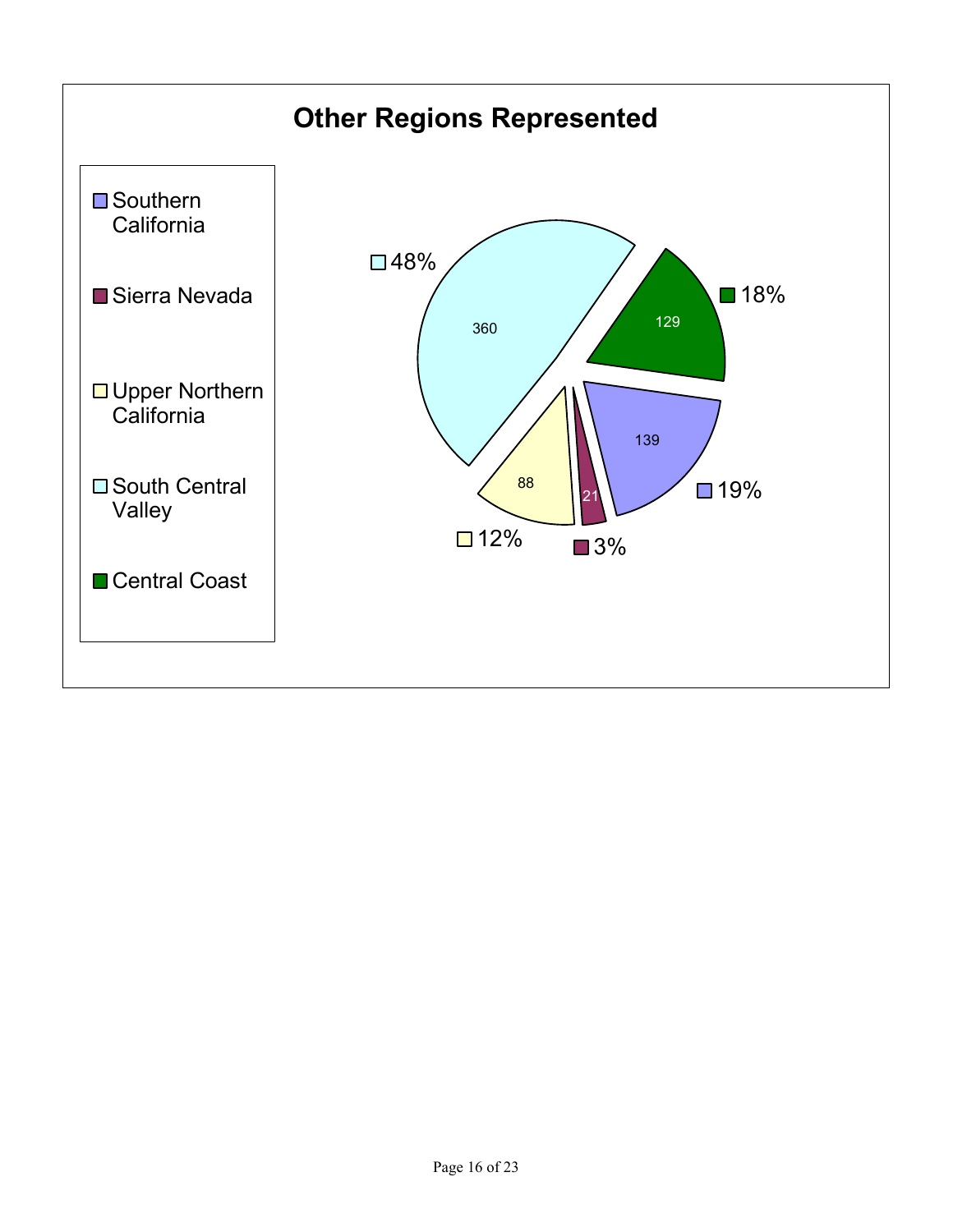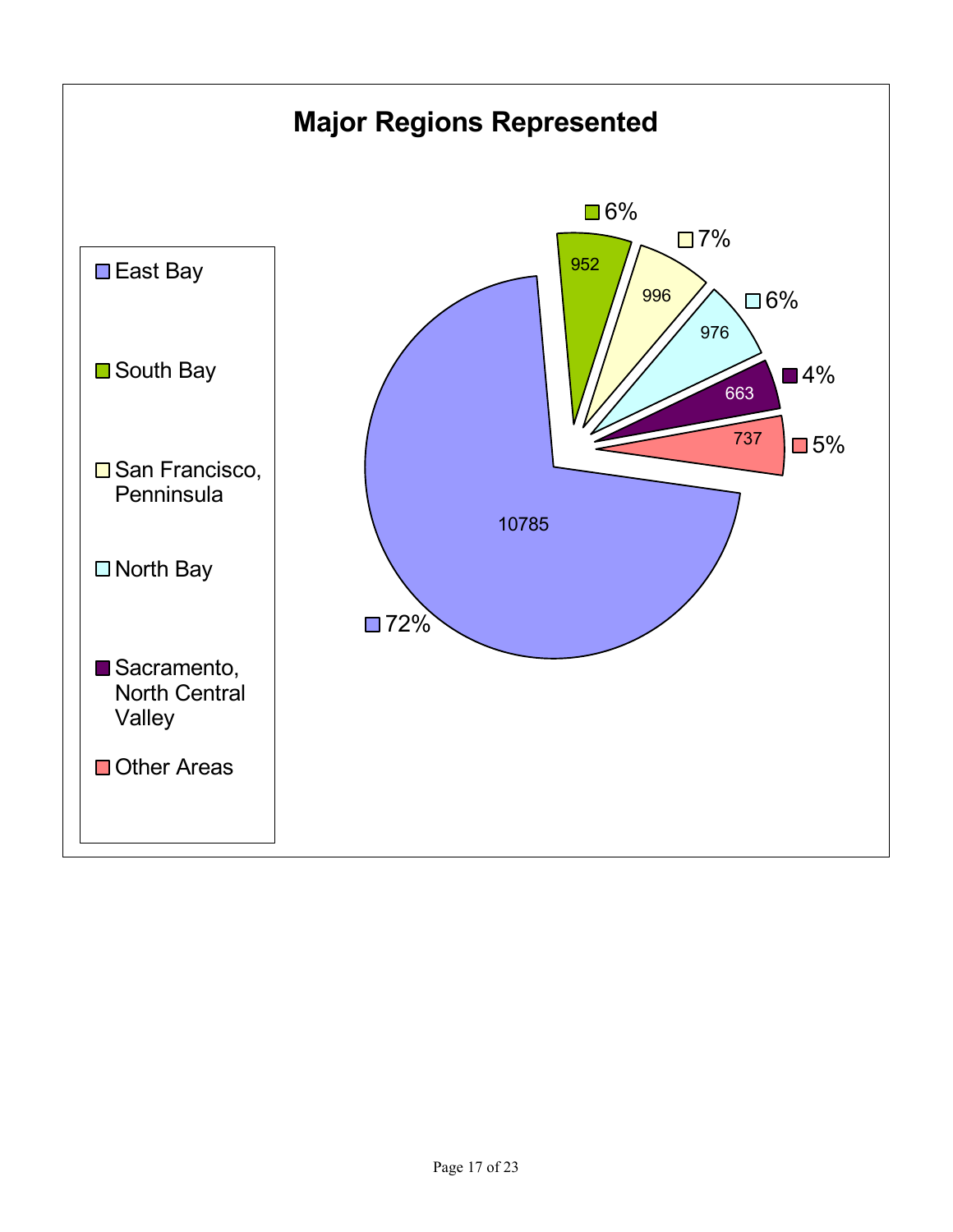# State Distribution

| Alaska            | 4              | Australia<br>4                       |
|-------------------|----------------|--------------------------------------|
| Alabama           | $\overline{2}$ | <b>Brazil</b><br>1                   |
| Arizona           | 10             | Canada<br>14                         |
| Arkansas          | 4              | $\overline{2}$<br>Dominican Republic |
| Colorado          | 12             | 4<br>England                         |
| Connecticutt      | 4              | France<br>1                          |
| Florida           | 8              | 1<br>Germany                         |
| Georgia           | 3              | Holland<br>3                         |
| Hawaii            | 15             | $\overline{c}$<br>Hong Kong          |
| Idaho             | 5              | 1<br>Ireland                         |
| Illinois          | 14             | Italy<br>1                           |
| Indiana           | 4              | 9<br>Japan                           |
| lowa              | 5              | 4<br>Lithuania                       |
| Kansas            | $\overline{2}$ | Mexico<br>8                          |
| Kentucky          | 6              | 5<br>Scotland                        |
| Louisiana         | $\overline{2}$ | 1<br>South Wales                     |
| Maine             | 1              | $\mathbf{1}$<br>Spain                |
| Maryland          | 3              |                                      |
| Massachussets     | 14             |                                      |
| Michigan          | $\overline{2}$ |                                      |
| Missouri          | 1              |                                      |
| Minnesota         | 4              |                                      |
| Nebraska          | 1              |                                      |
| Nevada            | 44             |                                      |
| New Hampshire     | 3              |                                      |
| New Jersey        | 8              |                                      |
| <b>New Mexico</b> | 3              |                                      |
| New York          | 31             |                                      |
| North Carolina    | 6              |                                      |
| Ohio              | 8              |                                      |
| Oklahoma          | 3              |                                      |
| Oregon            | 31             |                                      |
| Pennsylvania      | 10             |                                      |
| Rhode Island      | 1              |                                      |
| South Carolina    | 1              |                                      |
| South Dakota      | 1              |                                      |
| Tennessee         | 3              |                                      |
| Texas             | 17             |                                      |
| Utah              | 8              |                                      |
| Vermont           | 3              |                                      |
| Virginia          | 8              |                                      |
| Washington        | 13             |                                      |
| Wisconsin         | 1              |                                      |
| Guam              | 1              |                                      |
| Puerto Rico       | 5              |                                      |
| Washington D.C.   | $\overline{2}$ |                                      |

# **Country Distribution**

| 4              |
|----------------|
|                |
| 14             |
| 2              |
| 4              |
| 1              |
| 1              |
| 3              |
| $\overline{2}$ |
| 1              |
| 1              |
| 9              |
| 4              |
| 8              |
| 5              |
| 1              |
|                |
|                |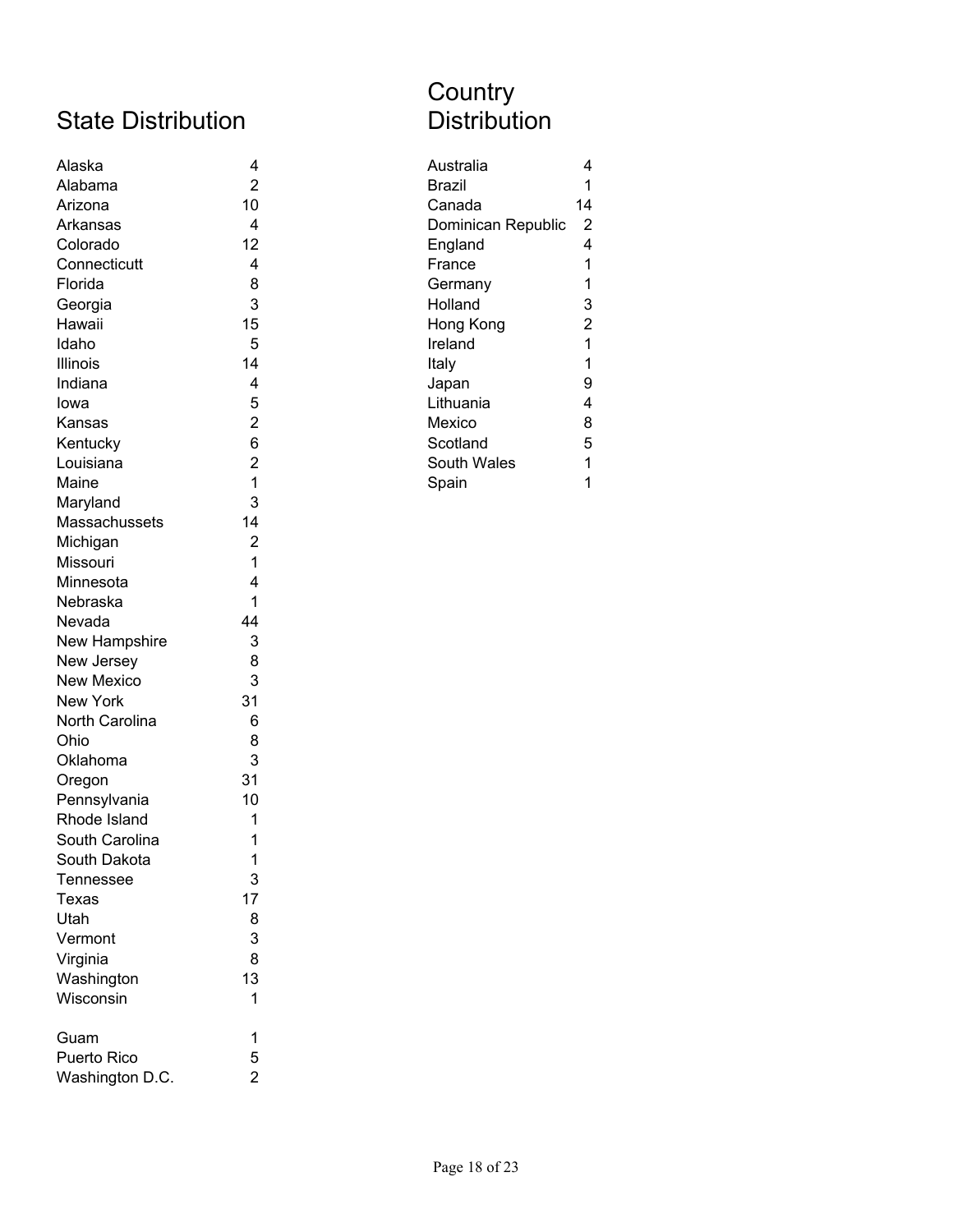# **OAKLAND A'S FAN COALITION CONTACT INFORMATION**

WEB SITE: http://www.oaklandfans.com info@oaklandfans.com

MAILING ADRESS: Oakland A's Fan Coalition 1714 Franklin Street, Suite 100-224 Oakland, CA 94612

CONTACT US: Chris De Benedetti (415) 544-0904 deben@earthlink.net

 Lil Bartholo (415) 898-3523 (415) 420-9252 (cell phone) lil@oaklandfans.com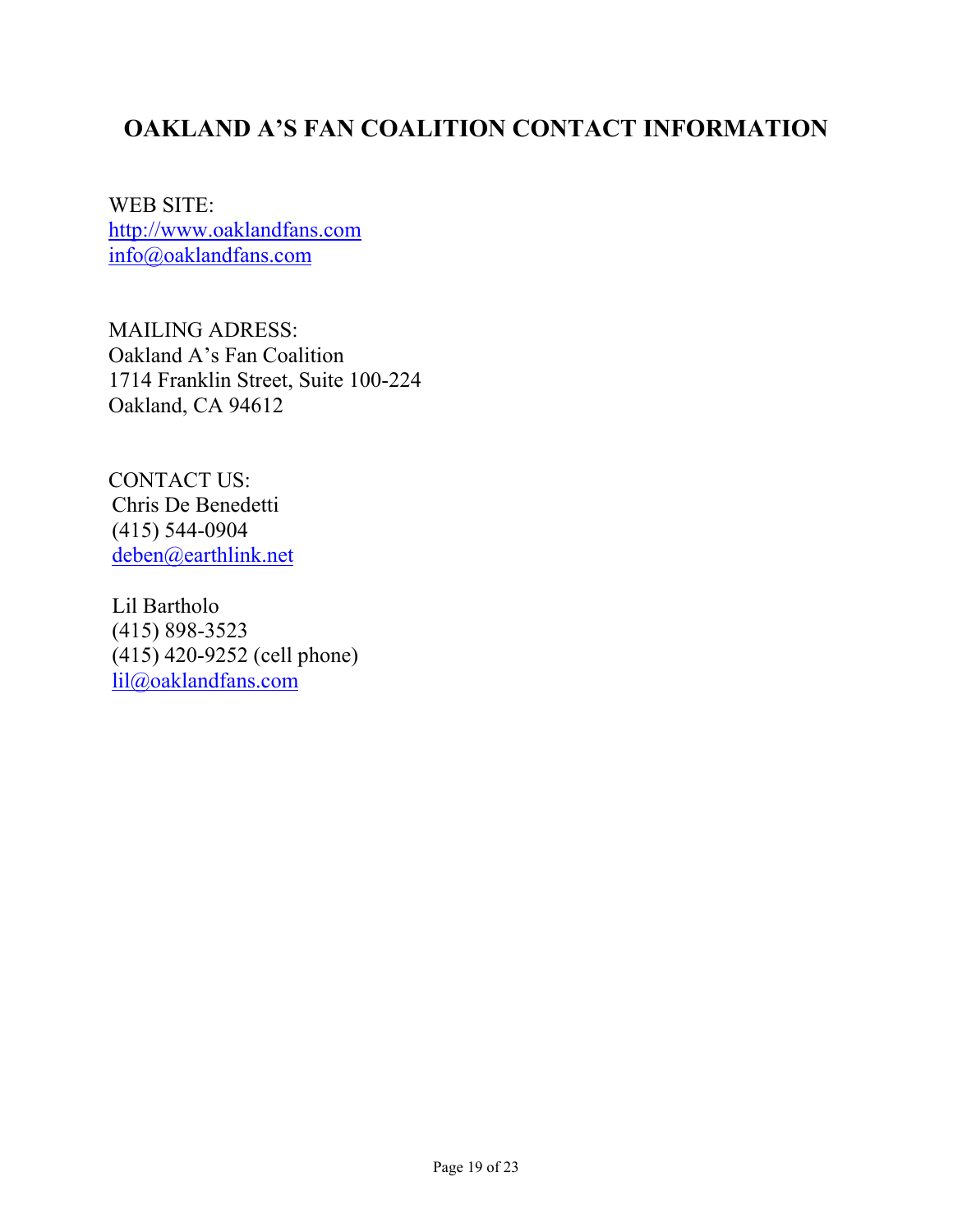# **AíS FAN TESTIMONIALS**

When signing the petition online, some petitioners added comments along with their name and address. Below is a sample of those testimonials.

#### **TESTIIMONIALS FROM ONLINE PETITIONS:**

1) "My wife and I spend at least 10 weekends a season in Oakland attending about 18 home games. We usually buy MVP tickets. If the A's move to anywhere outside of Oakland, (we) will not be spending any more weekends or money in Oakland."

Ron Hallman Ukiah, California

2) "I always make sure I get to the Coliseum on every trip to the USA. August was my  $4<sup>th</sup>$  trip and  $6<sup>th</sup>$  game. I still remember when Oakland had that bleacher configuration minus the football stand, it felt more like a baseball stadium then...The hardest part is leaving, that 3 hours of baseball goes fast. When you walk out of the stadium and cross that walkway to the BART, it's a strange feeling as you wonder whether you'll ever be back. You just hope that the fans working hard to keep the team in Oakland convince the ownership. 2.1 million fans can't be wrong. It wouldn't be the same watching this team in San Jose, Las Vegas or W. Virginia."

Scott Sydney, Australia

3) "I hope you realize the importance of A's baseball in Oakland. With their current success on the field and having drawn over 2 million fans for the first time since 1993, things seem to be all well and good. But that is far from being the case. I know you want the best for the City of Oakland and I do too. I hope you realize that the A's can be a very vital part in Oakland's economy. Especially with a new downtown ballpark or one anywhere in the city. More jobs will be available, new businesses will form around the surrounding areas of the park, more people will visit the city and more money will be poured and spent in the city. Imagine having Oakland in America's spotlight, or the world for that matter. That can happen if the A's make it to the World Series; all eyes will be on the City of Oakland. If this is not what is best for the City of Oakland, then I don't know what is. Thanks for your time."

Thuc Pham (City not given)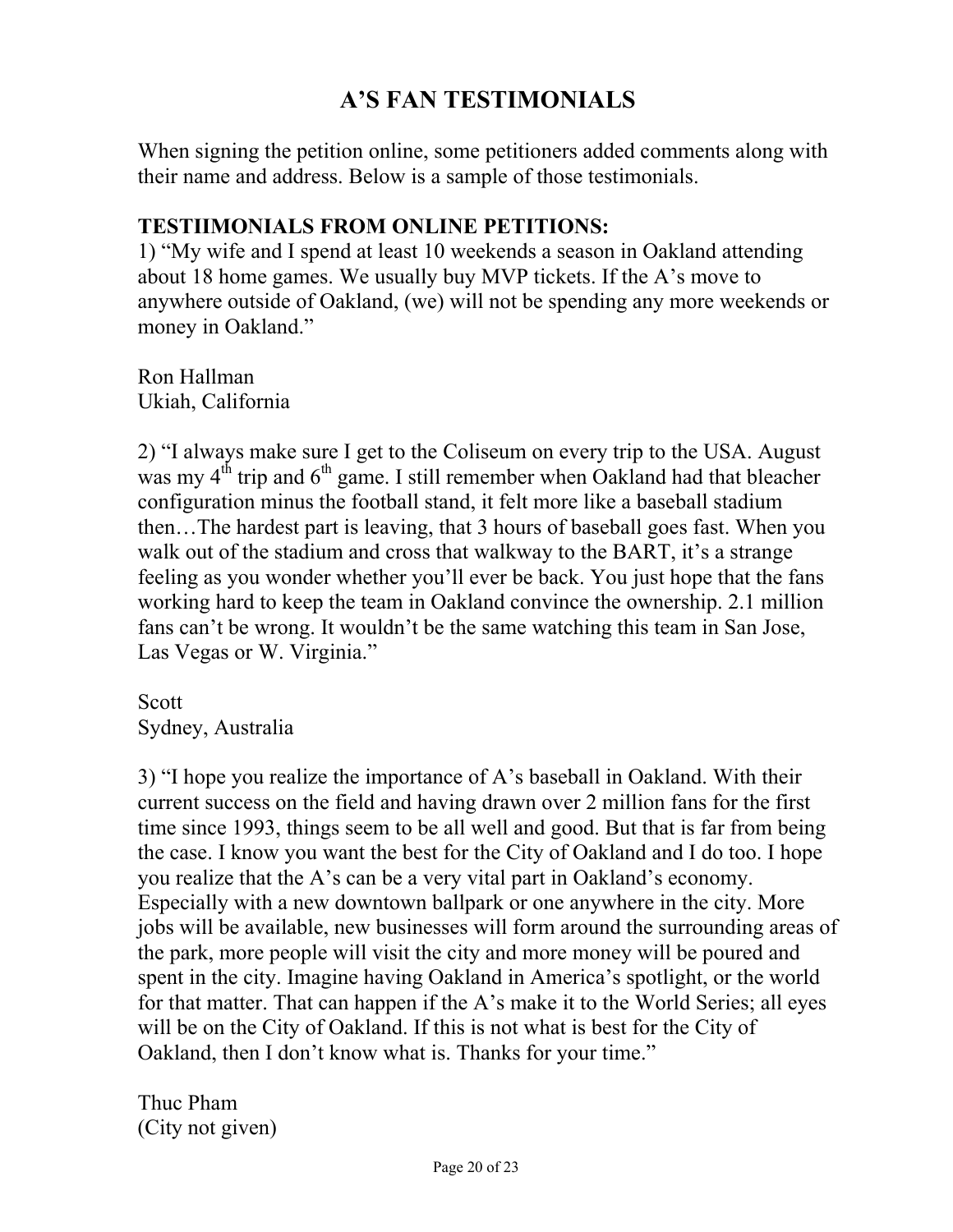4) "Keep the A's in Oakland!!!! I live in Southern California and I still support the OAKLAND Athletics going to at least 5-10 games per year. I feel that it is really important in a civic manner to build a new stadium and keep the organization in Oakland. I would love to see a new "baseball only" stadium in or around Jack London Square...I think from a city standpoint and more importantly, a business standpoint, it's VERY CRUCIAL for Oakland to keep all of its sports teams intact, RIGHT THERE IN OAKLAND...Thank you.<sup>"</sup>

D.M. Rossi (City not given)

5) "Keep the A's in Oakland where they belong! They deserve a new waterfront stadium! If we lose the team that has brought so many memories to Oakland, that would be the biggest mistake since letting Mark McGwire go! Power to the A's FANS!"

S. Tse (City not given)

6) "I attend games in Oakland whenever I'm in the Bay Area, attend at least one away game every year (in New York), and listen to over 100 games a season over the Internet."

Anthony Lobo Ambler, Pennsylvania

7) "I have not lived in the Bay Area for many years. However I follow the A's religiously and join you spiritually in your efforts to keep them in our beloved Oakland. Hopefully the powers that be will see the wisdom of your efforts. The city should build the team a new ballpark that the A's won't have to share with the football folks ... Good luck!"

Dick Atencio Long Branch, New Jersey

8) "I have been watching this team play since I was 3 and I don't think that I could take them leaving. I have watched this team go from 50 games under .500 to now 23 games over and counting...please keep them in Oakland."

Frank Williams (City not given)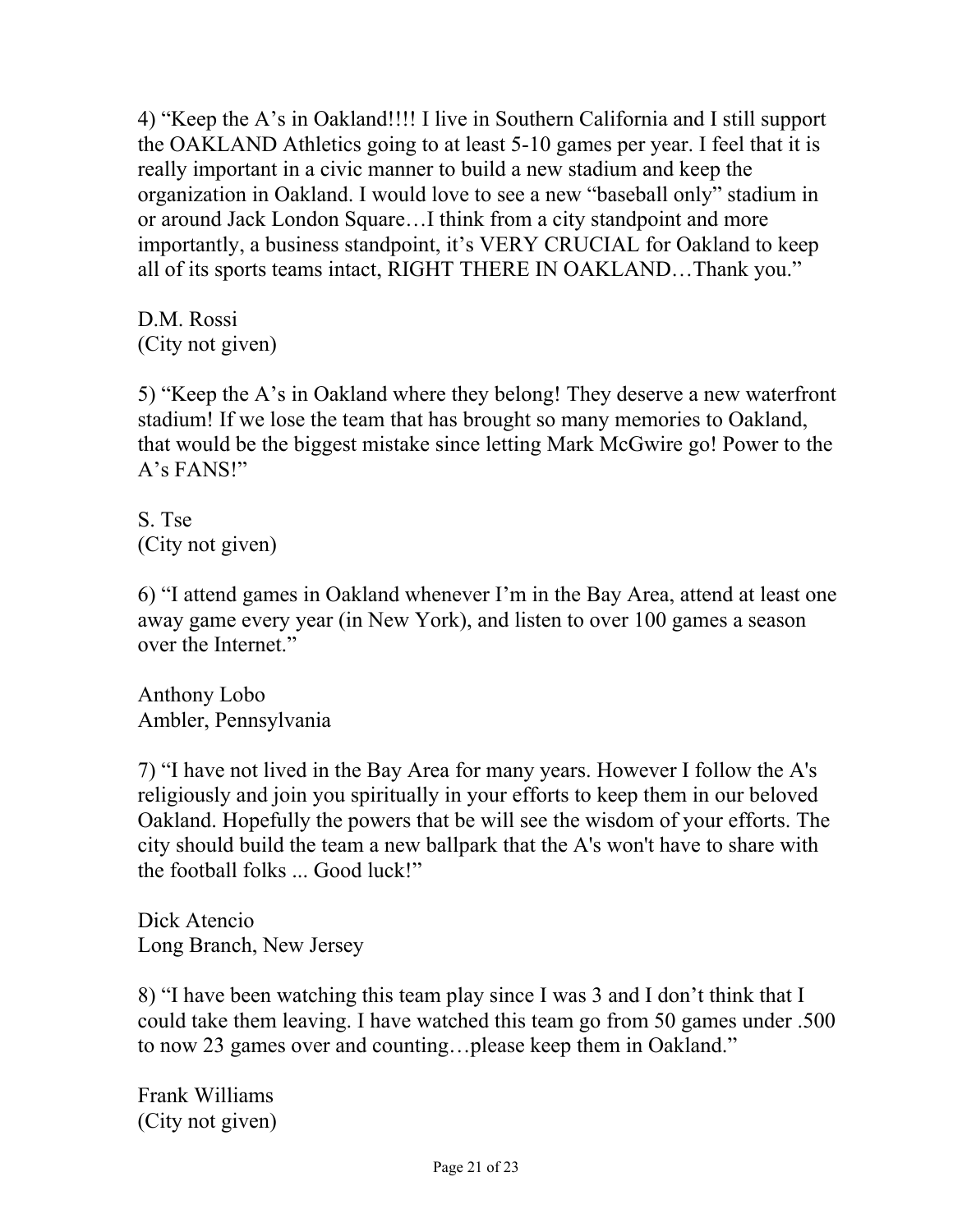9) "I am a DIE-HARD A's fan when I lived in S.F. from 1969-1982, now, I'm stuck in Ohio. KEEP THE A'S in Oakland!!"

Terry Hammer Mansfield, Ohio

10) "I have been an A's fan since I was 5. I grew up in Oakland and went to school there. The A's belong in the city of Oakland. They are OUR team and they don't belong anywhere else. We have them so let's keep them. They are a great team and now that they are playing better everyone wants them. Let's work together to make the team stay."

Eduardo Navarro (City not given)

11) "The best team in baseball deserves the best stadium in the best part of the world."

Andrew Viloria (City not given)